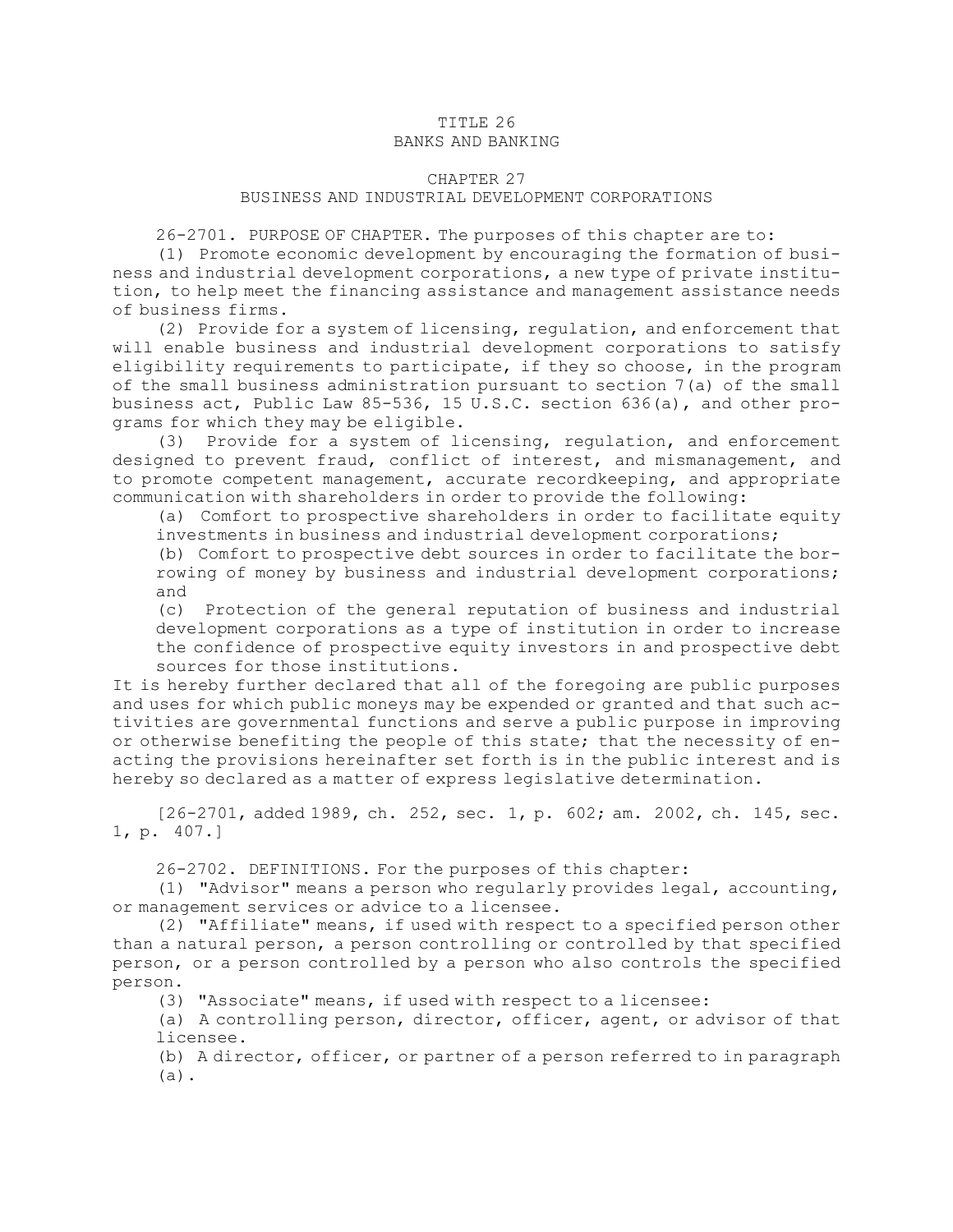(c) <sup>A</sup> person who controls, is controlled by, or is under common control with <sup>a</sup> person referred to in paragraph (a) directly or indirectly through one or more intermediaries.

(d) Any close relative of any person referred to in paragraph (a).

(e) <sup>A</sup> person of which <sup>a</sup> person referred to in paragraphs (a) through (d) is <sup>a</sup> director or officer.

(f) <sup>A</sup> person in which <sup>a</sup> person referred to in paragraphs (a) through (d), or any combination of those persons acting in concert, owns or controls, directly or indirectly, <sup>a</sup> twenty percent (20%) or greater equity interest.

(g) <sup>A</sup> person who is in <sup>a</sup> relationship referred to in this subsection, within six (6) months before or after <sup>a</sup> licensee provides financing assistance, shall be considered to be in that relationship as of the date that licensee provides that financing assistance.

(h) If <sup>a</sup> licensee, in order to protect its interests, designates <sup>a</sup> person to serve as <sup>a</sup> director of, officer of, or in any capacity in the management of <sup>a</sup> business firm to which that licensee provides financing assistance, that person shall not, on that account, be considered to have <sup>a</sup> relationship with that business firm. This subdivision does not apply if the person has, directly or indirectly, any other financial interest in the business firm or if the person, at any time before the licensee provides the financing assistance, served as <sup>a</sup> director of, officer of, or in any other capacity in the management of the business firm for <sup>a</sup> period of thirty (30) days or more.

(4) "BIDCO" means <sup>a</sup> business and industrial development corporation licensed under this chapter.

(5) "Business firm" means <sup>a</sup> person that transacts business on <sup>a</sup> regular and continual basis, or <sup>a</sup> person that proposes to transact business on <sup>a</sup> regular and continual basis.

(6) "Close relative" means parent, child, sibling, spouse, father-inlaw, mother-in-law, son-in-law, brother-in-law, daughter-in-law, or sister-in-law.

(7) "Closing services" means services performed in connection with the providing of financing assistance. Closing services includes, but is not limited to, appraising property and preparing credit reports. Closing services does not include <sup>a</sup> service performed after the providing of financing assistance.

(8) "Control" means, if used with respect to <sup>a</sup> specified person, the power to direct or cause the direction of, directly or indirectly through one or more intermediaries, the management and policies of that specified person, whether through the ownership of voting securities; by contract, other than <sup>a</sup> commercial contract for goods or nonmanagement services; or otherwise. <sup>A</sup> natural person shall not be considered to control <sup>a</sup> person solely on account of being <sup>a</sup> director, officer, or employee of that person. <sup>A</sup> person who, directly or indirectly, owns of record or beneficially holds with power to vote, or holds proxies with discretionary authority to vote, twenty percent (20%) or more of the then outstanding voting securities issued by <sup>a</sup> corporation shall be rebuttably presumed to control that corporation.

(9) "Controlling person" means, if used with respect to <sup>a</sup> specified person, <sup>a</sup> person who controls that specified person, directly or indirectly through one or more intermediaries.

(10) "Corporate name" means the name of <sup>a</sup> corporation as set forth in the articles of incorporation of that corporation.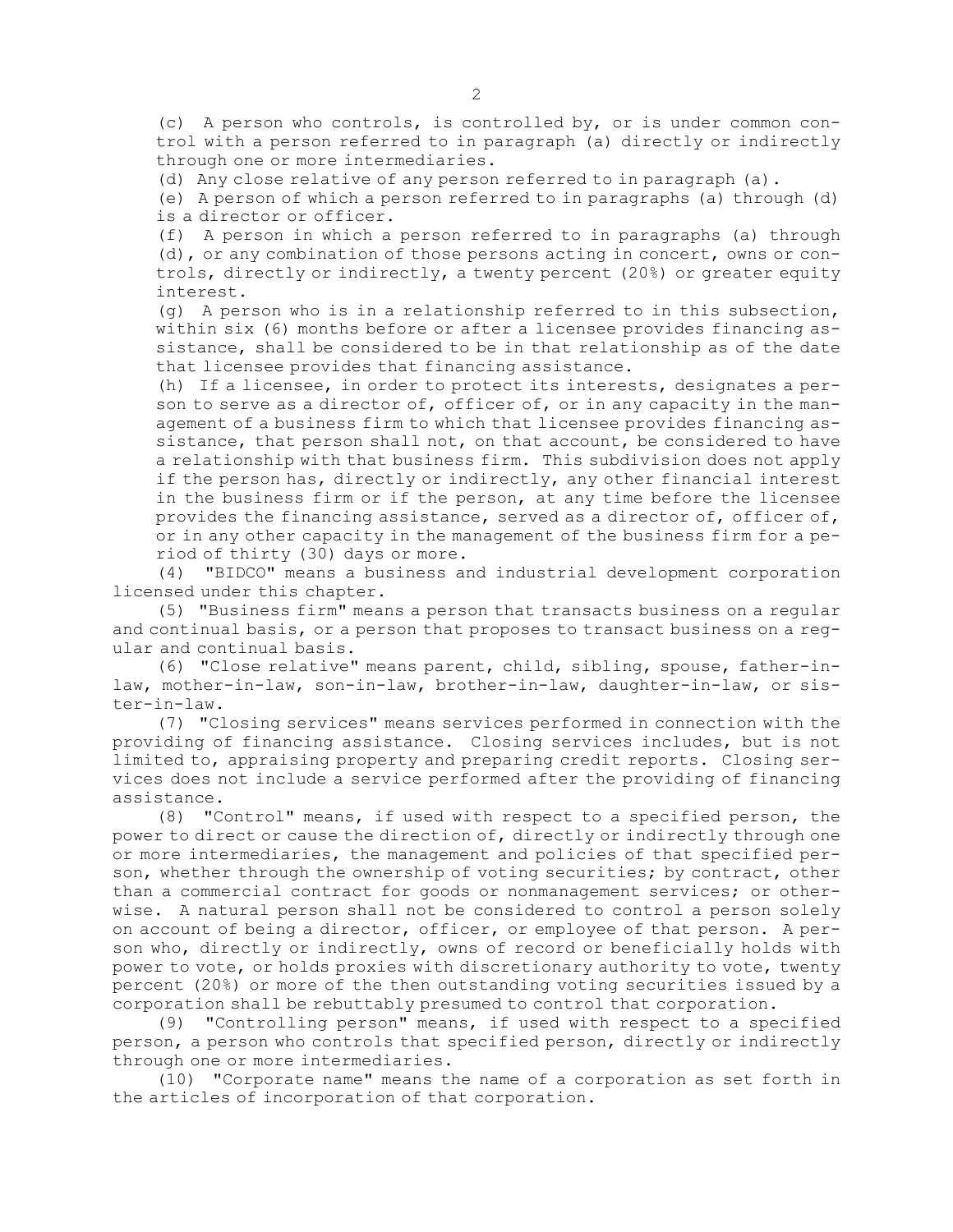(11) "Department" means the department of finance.

(12) "Director" means the director of the department of finance.

(13) "Idaho corporation" means <sup>a</sup> corporation incorporated pursuant to [title](https://legislature.idaho.gov/statutesrules/idstat/Title30/T30) 30, Idaho Code.

(14) "Idaho nonprofit corporation" means <sup>a</sup> not-for-profit corporation incorporated pursuant to [title](https://legislature.idaho.gov/statutesrules/idstat/Title30/T30) 30, Idaho Code.

(15) "Incorporating statute" means that part of [title](https://legislature.idaho.gov/statutesrules/idstat/Title30/T30) 30, Idaho Code, under which <sup>a</sup> licensee is incorporated.

(16) "Insolvent" means <sup>a</sup> licensee that ceases to pay its debts in the ordinary course of business, that cannot pay its debts as they become due, or whose liabilities exceed its assets.

(17) "Interests of the licensee" includes the interests of shareholders of the licensee.

(18) "License" means <sup>a</sup> license issued under this chapter authorizing an Idaho corporation to transact business as <sup>a</sup> BIDCO.

(19) "Licensee" means an Idaho corporation which is licensed under this chapter.

(20) "Officer" means:

(a) If used with respect to <sup>a</sup> corporation, <sup>a</sup> person appointed or designated as an officer of that corporation by or pursuant to applicable law or the articles of incorporation, or bylaws of that corporation, or <sup>a</sup> person who performs with respect to that corporation functions usually performed by an officer of <sup>a</sup> corporation.

(b) If used with respect to <sup>a</sup> specified person other than <sup>a</sup> natural person or <sup>a</sup> corporation, <sup>a</sup> person who performs with respect to that specified person functions usually performed by an officer of <sup>a</sup> corporation with respect to that corporation.

(21) "Order" means an approval, consent, authorization, exemption, denial, prohibition, or requirement applicable to <sup>a</sup> specific case issued by the director. Order includes <sup>a</sup> condition of <sup>a</sup> license and an agreement made by <sup>a</sup> person with the director under this chapter.

(22) "Person" means an individual, proprietorship, joint venture, partnership, trust, business trust, syndicate, association, joint stock company, corporation, cooperative, government, agency of <sup>a</sup> government, or any other organization. If used with respect to acquiring control of or controlling <sup>a</sup> specified person, person includes <sup>a</sup> combination of two (2) or more persons acting in concert.

(23) "Principal shareholder" means <sup>a</sup> person that owns, directly or indirectly, of record or beneficially, securities representing ten percent (10%) or more of the outstanding voting securities of <sup>a</sup> corporation.

(24) "Short-term financing assistance" means financing assistance with <sup>a</sup> term of not more than five (5) years.

(25) "Subject person" means <sup>a</sup> controlling person, subsidiary, or affiliate of <sup>a</sup> licensee; <sup>a</sup> director, officer, or employee of <sup>a</sup> licensee or of <sup>a</sup> controlling person, subsidiary, or affiliate of <sup>a</sup> licensee; or any other person who participates in the conduct of the business of <sup>a</sup> licensee.

(26) "Subsidiary" means, if used with respect to <sup>a</sup> licensee, <sup>a</sup> company or business firm which the licensee holds control of as permitted by section [26-2718](https://legislature.idaho.gov/statutesrules/idstat/Title26/T26CH27/SECT26-2718)(1)(b), (c) or (d), Idaho Code.

(27) "This chapter" includes an order issued or rule promulgated under this chapter.

[26-2702, added 1989, ch. 252, sec. 1, p. 602.]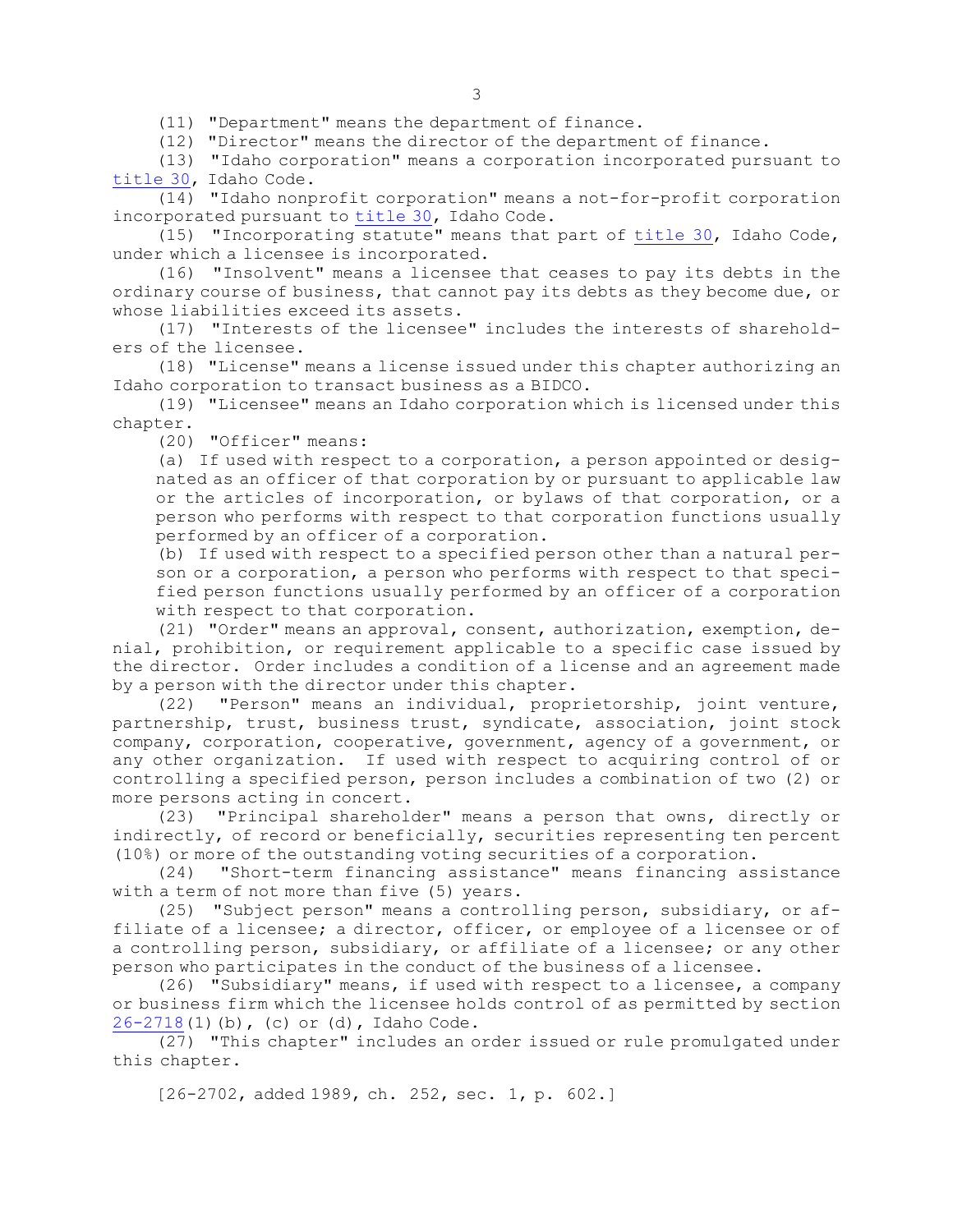26-2703. POWERS OF DIRECTOR. (1) The director shall administer this chapter. The director may issue orders and promulgate rules that, in the opinion of the director, are necessary to execute, enforce, and effectuate the purposes of this chapter. Any rules promulgated shall be promulgated in accordance with [chapter](https://legislature.idaho.gov/statutesrules/idstat/Title67/T67CH52) 52, title 67, Idaho Code. The director may promulgate rules pursuant to this chapter and [chapter](https://legislature.idaho.gov/statutesrules/idstat/Title67/T67CH52) 52, title 67, Idaho Code, prior to the effective date of this chapter.

(2) Whenever the director issues an order or license under this chapter, the director may impose conditions that are necessary, in the opinion of the director, to carry out this chapter and the purposes of this chapter.

(3) The director may honor applications from interested persons for declaratory rulings regarding any provisions of this chapter and may seek declaratory judgments from <sup>a</sup> court of competent jurisdiction.

(4) Every final order, decision, license, or other official action of the director under this chapter is subject to judicial review in accordance with law.

(5) The director is hereby authorized to use <sup>a</sup> reasonable amount of excess funds, if the director deems them to be available, from the finance administrative account for the purpose of preparing and distributing informational materials describing the provisions of this chapter.

[26-2703, added 1989, ch. 252, sec. 1, p. 605.]

26-2704. APPLICATIONS -- INVESTIGATIONS -- SERVICE OF PROCESS. (1) An application filed with the director under this chapter shall be in such <sup>a</sup> form and contain such information as the director may require.

(2) The director may make public or private investigations within or outside this state that the director considers necessary to determine whether to approve an application filed with the director under the provisions of this chapter, to determine whether <sup>a</sup> person has violated or is about to violate the provisions of this chapter, to aid in the enforcement of the provisions of this chapter or to aid in issuing an order or promulgating <sup>a</sup> rule under this chapter.

(3) For purposes of an investigation, examination, or other proceeding under this chapter, the director may administer oaths and affirmations, subpoena witnesses, compel the attendance of witnesses, take evidence, and require the production of books, papers, correspondence, memoranda, agreements, or other documents or records which the director considers relevant or material to the proceeding.

(4) If <sup>a</sup> person fails to comply with <sup>a</sup> subpoena issued by the director or to testify with respect to <sup>a</sup> matter concerning which the person may be lawfully questioned, the court, on application of the director, may issue an order requiring the attendance of the person and the giving of testimony or production of evidence.

(5) Service of process authorized to be made by the director in connection with <sup>a</sup> noncriminal proceeding under this chapter may be made by registered or certified mail.

[26-2704, added 1989, ch. 252, sec. 1, p. 605.]

26-2705. FEES. (1) The director shall set the fees required under this chapter at <sup>a</sup> level sufficient to cover the department's expenses which arise due to the administration of the provisions of this chapter provided, the fees shall be set within the parameters set forth in this section.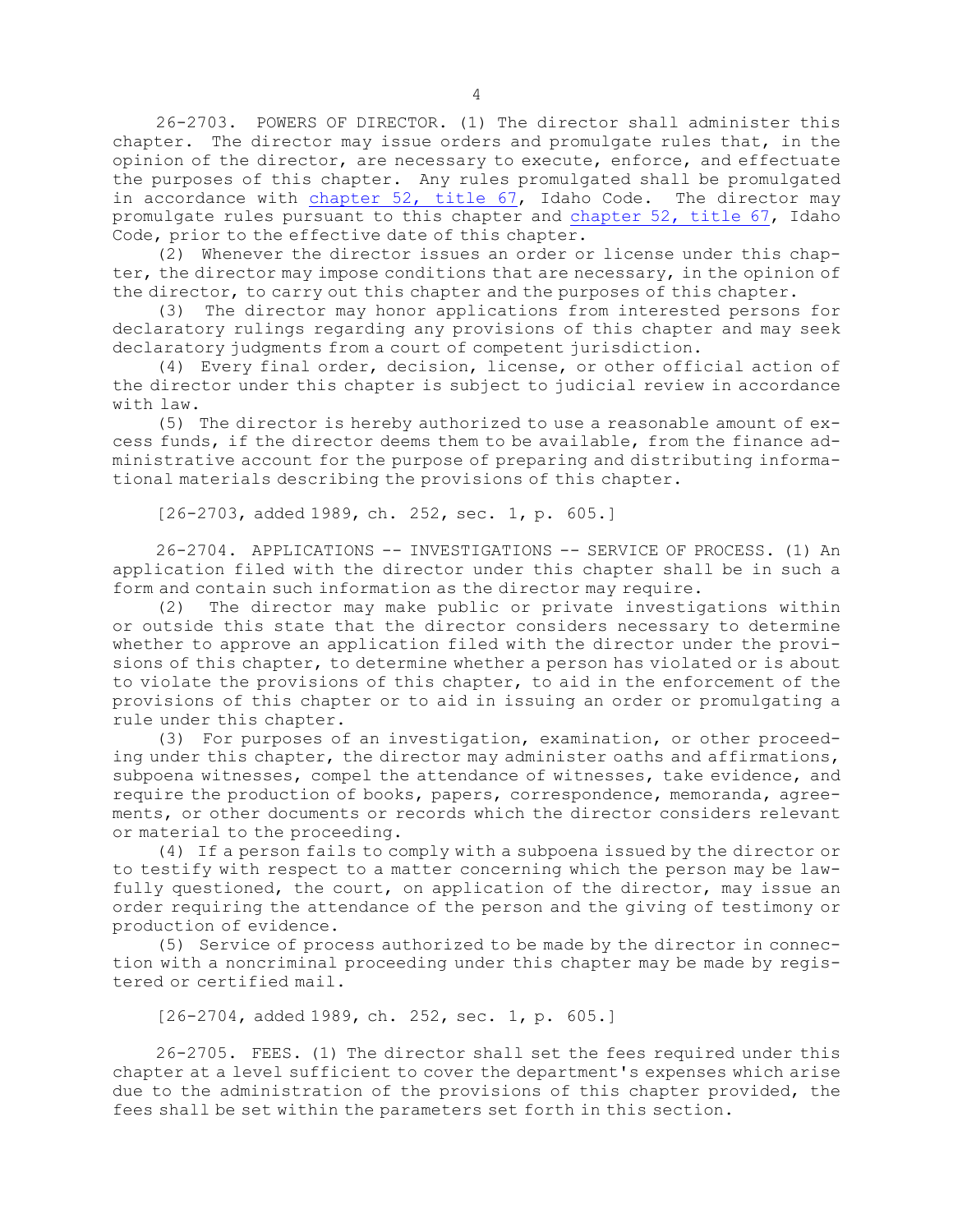(a) The fee for filing an application for <sup>a</sup> license shall not exceed twenty-five hundred dollars (\$2,500).

(b) The fee for filing an application for approval to acquire control of <sup>a</sup> licensee shall not exceed twelve hundred and fifty dollars (\$1,250).

(c) The fee for filing an application for approval for <sup>a</sup> licensee to merge with another corporation, an application for approval for <sup>a</sup> licensee to purchase all or substantially all of the business of another person, or an application for approval for <sup>a</sup> licensee to sell all or substantially all of its business or of the business of any of its offices to another licensee shall not exceed twelve hundred and fifty dollars  $(51,250)$ . If two  $(2)$  or more applications relating to the same merger, purchase, or sale are filed, the fee for filing each application shall be the quotient determined by dividing the applicable fee set by the director by the number of the applications.

(d) The annual fee for <sup>a</sup> licensee shall not exceed twenty-five hundred dollars (\$2,500), payable on or before June 30 of each year.

(e) Whenever the director examines <sup>a</sup> licensee or <sup>a</sup> subsidiary of <sup>a</sup> licensee, within ten (10) days after receiving <sup>a</sup> statement from the director, the licensee shall pay <sup>a</sup> fee established by the director based on the number of examiner hours used for the examination, plus travel expenses. Examiner time shall be billed at <sup>a</sup> rate not less than twentyfive dollars (\$25.00) per hour and not more than forty dollars (\$40.00) per hour.

(2) <sup>A</sup> fee for filing an application with the director is nonrefundable and shall be paid at the time the application is filed with the director.

(3) <sup>A</sup> fee collected under this section shall be deposited into the finance administrative account pursuant to section [67-2702](https://legislature.idaho.gov/statutesrules/idstat/Title67/T67CH27/SECT67-2702), Idaho Code. Money in this account shall be used only for the operation of the department.

[26-2705, added 1989, ch. 252, sec. 1, p. 606.]

26-2706. REQUIRED RECORDKEEPING -- INDEPENDENT AUDIT -- APPLICATION TO OUTSIDE RECORDKEEPERS -- REPORT REQUIRED. (1) <sup>A</sup> licensee shall make and keep books, accounts, and other records in such <sup>a</sup> form and manner as the director may require. These records shall be kept at such <sup>a</sup> place and shall be preserved for such <sup>a</sup> length of time as the director may specify.

(2) The director may require by order that <sup>a</sup> licensee write down any asset on its books and records to <sup>a</sup> valuation which represents its then value. In addition, the director may require an appraisal of any assets of <sup>a</sup> licensee by an independent appraiser approved by the director.

(3) The director may require <sup>a</sup> licensee to file with the director, not more than ninety (90) days after the close of each calendar year or <sup>a</sup> longer period if specified by the director, an audit report containing all of the following:

(a) Financial statements, including balance sheet, statement of income or loss, statement of changes in capital accounts, and statement of changes in financial position or, for <sup>a</sup> licensee that is an Idaho nonprofit corporation, comparable financial statements for, or as of the end of, the calendar year, prepared with an audit by an independent certified public accountant or an independent public accountant subject to approval by the director in accordance with generally accepted accounting principles.

(b) An unqualified report, certificate, or opinion of the independent certified public accountant or independent public accountant subject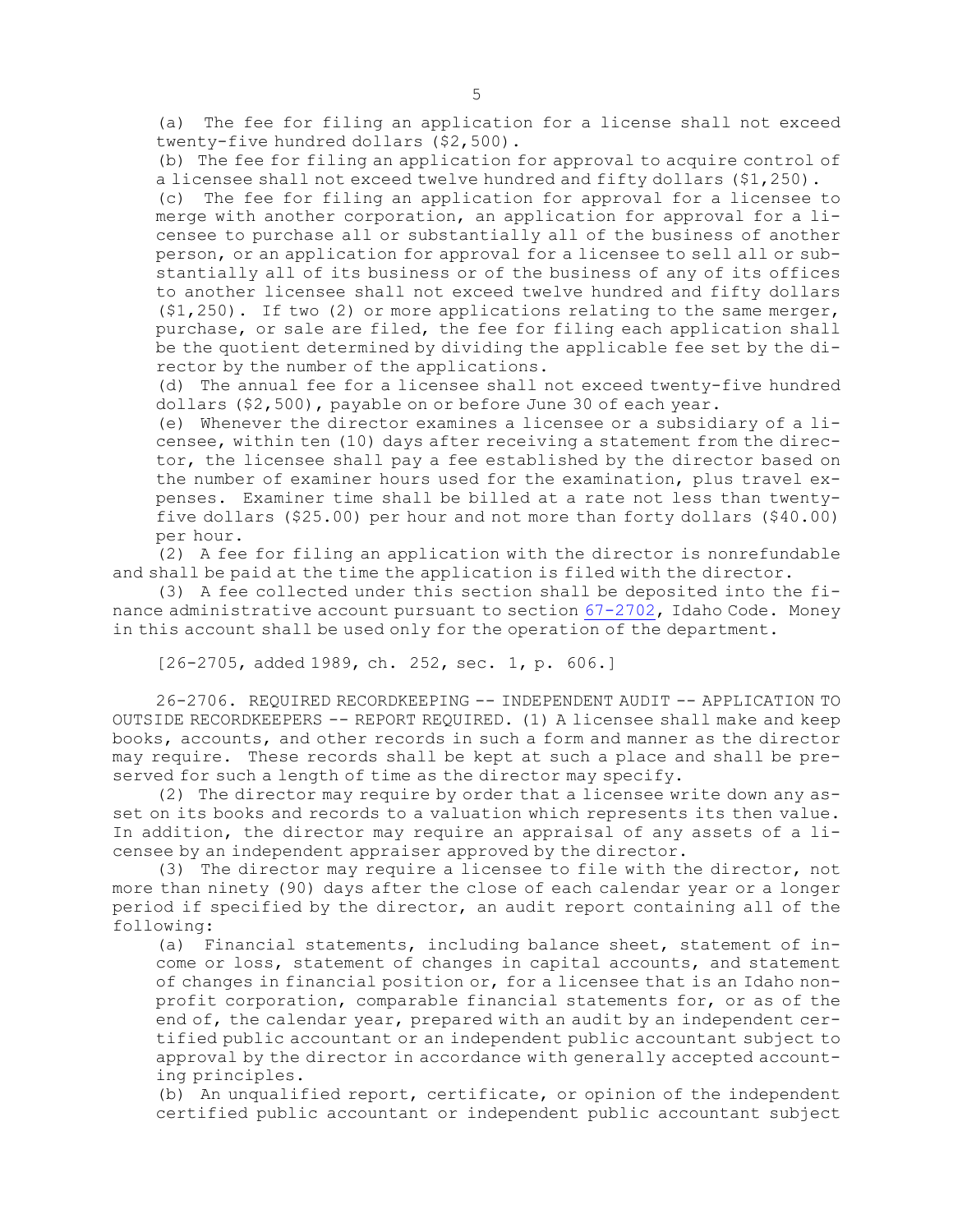to approval by the director who performs the audit, stating that the financial statements were prepared in accordance with generally accepted accounting principles.

(c) Other information that the director may require.

(4) If <sup>a</sup> person other than <sup>a</sup> licensee makes or keeps the books, accounts, or other records of that licensee, this chapter applies to that person with respect to the performance of those services and with respect to those books, accounts, and other records to the same extent as if that person were the licensee.

(5) If <sup>a</sup> person other than an affiliate or subsidiary of <sup>a</sup> licensee makes or keeps any of the books, accounts, or other records of that affiliate or subsidiary, this chapter applies to that person with respect to those books, accounts, and other records to the same extent as if that person were the affiliate or subsidiary.

(6) If the director considers it expedient, the director may require any particular licensee to obtain the approval of the director before permitting another person to make or keep any of the books, accounts, or other records of the licensee.

(7) Each licensee, each affiliate of <sup>a</sup> licensee, and each subsidiary of <sup>a</sup> licensee shall file with the director such reports as and when the director may require. <sup>A</sup> report shall be in such <sup>a</sup> form and shall contain such information as the director may require.

[26-2706, added 1989, ch. 252, sec. 1, p. 606; am. 2001, ch. 86, sec. 1, p. 221.]

26-2707. ANNUAL REPORT TO LEGISLATURE REQUIRED. (1) The director shall publish annually and provide to the house business committee and senate commerce and labor committee, or the appropriate germane legislative committees, information on the impact of this chapter in promoting economic development in this state. At <sup>a</sup> minimum, the information shall include aggregate statistics on each of the following:

(a) The number and dollar amount of provisions of financing assistance made by licensees to business firms.

(b) The number and dollar amount of provisions of financing assistance made by licensees to business firms classified in broad categories of industry such as divisions of the standard industrial classification manual.

(c) The number and dollar amount of provisions of financing assistance made by licensees to minority owned business firms and to woman owned business firms.

(d) Estimates of the number of jobs created or retained.

(e) Estimates of the number and dollar amount of any financial assistance provided to licensed BIDCOs, or investments in individual licensed BIDCOs, for the purpose of fostering economic development by any state or federal agency, or by public or quasi-public entities, including the public employee retirement system.

[26-2707, added 1989, ch. 252, sec. 1, p. 607; am. 2002, ch. 145, sec. 2, p. 407.]

26-2708. ANNUAL LICENSE REVIEW BY DIRECTOR. (1) The director shall examine each licensee not less than once each calendar year to determine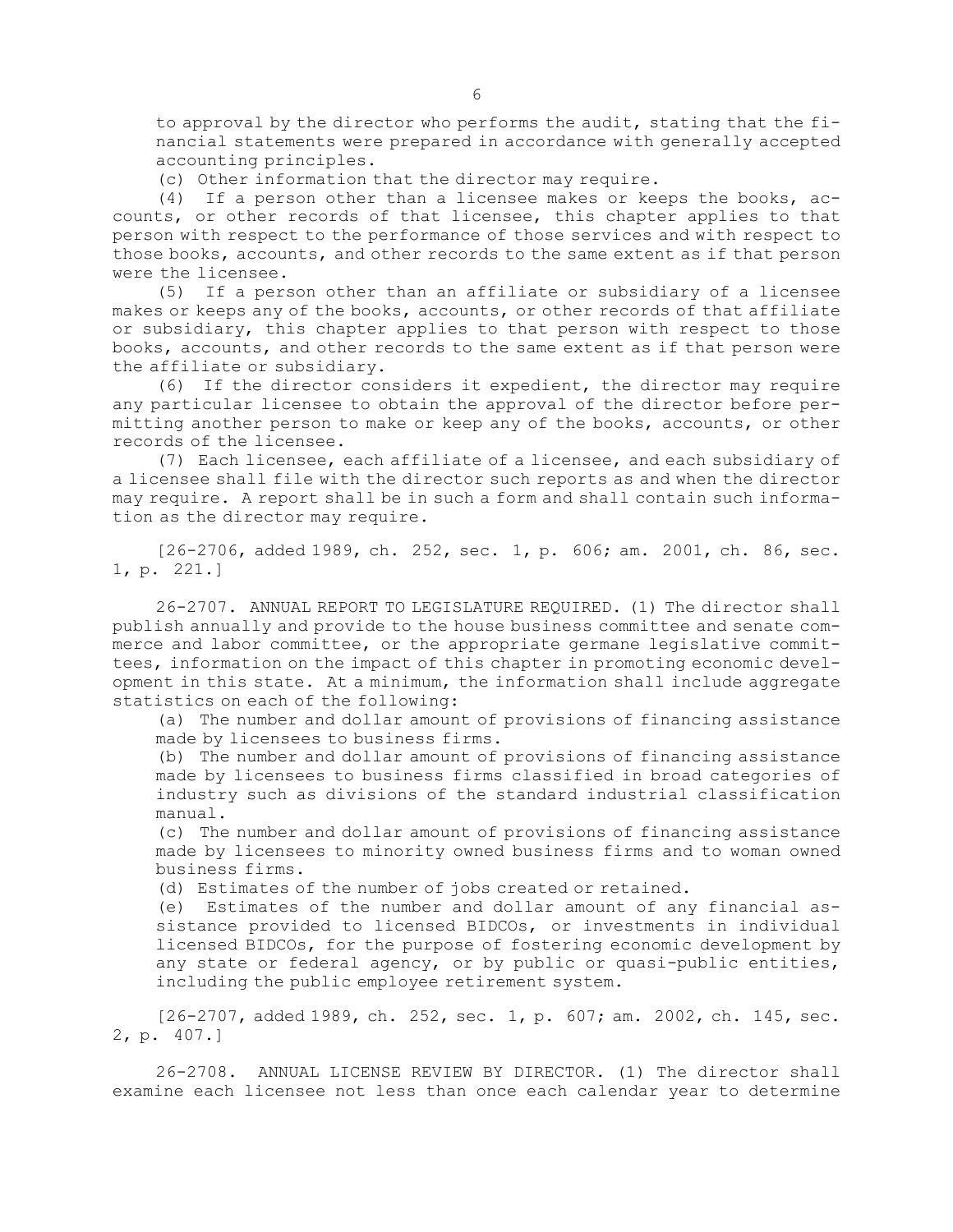whether or not the licensee is in compliance with the provisions of this chapter.

(2) The director may at any time examine <sup>a</sup> licensee or subsidiary of <sup>a</sup> licensee.

(3) <sup>A</sup> director, officer, or employee of <sup>a</sup> licensee or of <sup>a</sup> subsidiary of <sup>a</sup> licensee being examined by the director, or <sup>a</sup> person having custody of any of the books, accounts, or records of the licensee or of the subsidiary, shall exhibit to the director, on request, any of the books, accounts, and other records of the licensee or of the subsidiary and shall otherwise facilitate the examination so far as it is in their power to do so.

(4) If in the director's opinion it is necessary in the examination of <sup>a</sup> licensee or of <sup>a</sup> subsidiary of <sup>a</sup> licensee, the director may retain <sup>a</sup> certified public accountant, attorney, appraiser, or other person to assist the director. Within ten (10) days after receipt of <sup>a</sup> statement from the director, the licensee being examined shall pay the fees of <sup>a</sup> person retained by the director under this subsection.

[26-2708, added 1989, ch. 252, sec. 1, p. 608.]

26-2709. REQUIREMENTS FOR LICENSURE. (1) An Idaho corporation may apply to the director for licensure as <sup>a</sup> BIDCO. <sup>A</sup> person other than an Idaho corporation shall not apply for <sup>a</sup> license.

(2) After <sup>a</sup> review of information regarding the directors, officers, and controlling persons of the applicant, <sup>a</sup> review of the applicant's business plan, including at least three (3) years of detailed financial projections and other relevant information, and <sup>a</sup> review of additional information considered relevant by the director, the director shall approve an application for <sup>a</sup> license if, and only if, the director determines all of the following:

(a) The applicant has <sup>a</sup> net worth, or firm financing commitments which demonstrate that the applicant will have <sup>a</sup> net worth when the applicant begins transacting business as <sup>a</sup> BIDCO, in liquid form available to provide financing assistance, that is adequate for the applicant to transact business as <sup>a</sup> BIDCO as determined under subsection (3) of this section.

(b) Each director, officer, and controlling person of the applicant is of good character and sound financial standing; each director and officer of the applicant is competent to perform his or her functions with respect to the applicant; and the directors and officers of the applicant are collectively adequate to manage the business of the applicant as a BIDCO.

(c) It is reasonable to believe that the applicant, if licensed, will comply with this chapter.

(d) The applicant has reasonable promise of being <sup>a</sup> viable, ongoing BIDCO and of satisfying the basic objectives of its business plan.

(3) In determining if the applicant has <sup>a</sup> net worth or firm financing commitments adequate to transact business as <sup>a</sup> BIDCO, the director shall consider the types and variety of financing assistance that the applicant plans to provide; the experience that the directors, officers, and controlling persons of the applicant have in providing financing and managerial assistance to business firms; the financial projections and other relevant information from the applicant's business plan; and whether the applicant intends to operate as <sup>a</sup> profit or nonprofit corporation. Except as otherwise provided in this chapter, the director shall require <sup>a</sup> minimum net worth of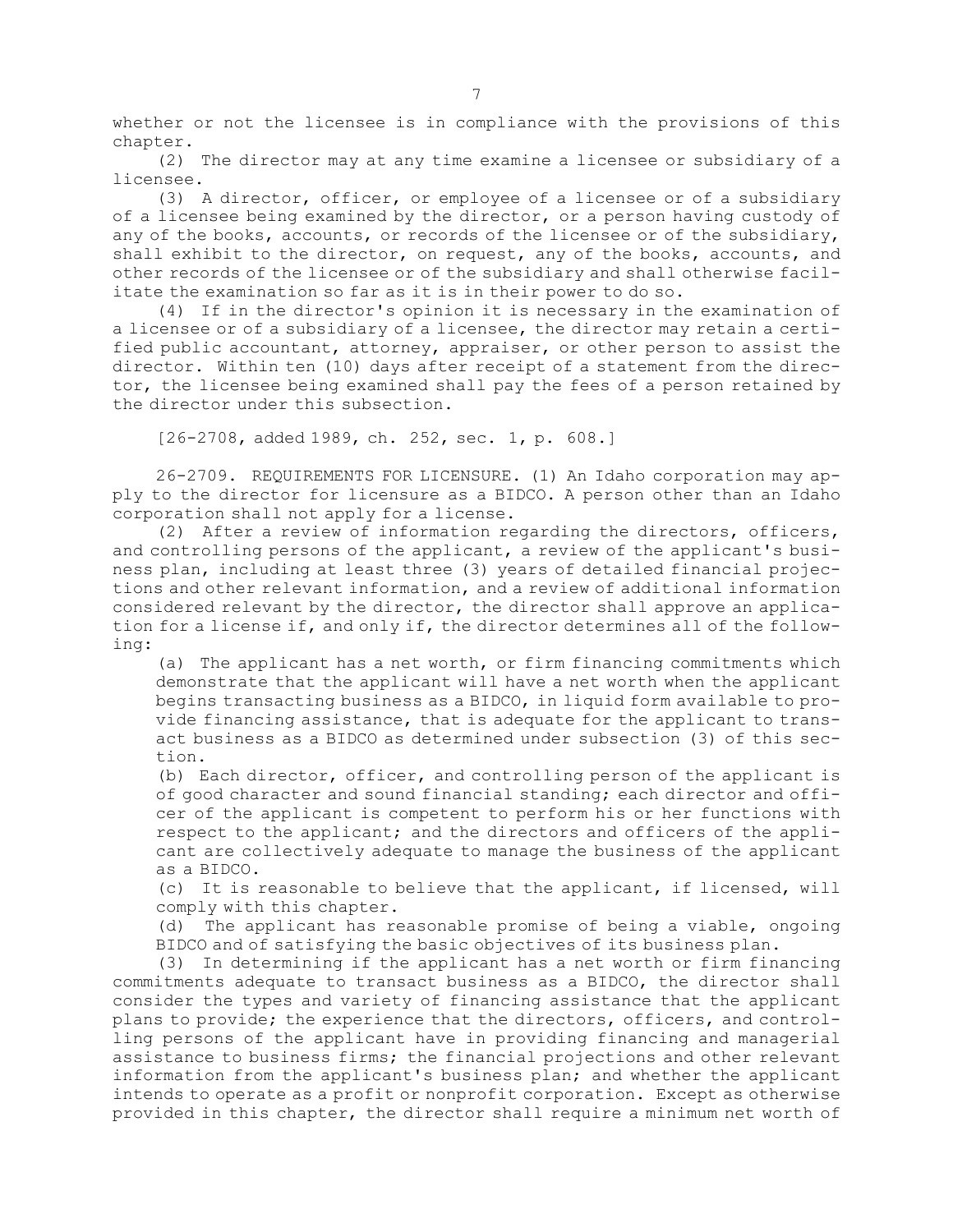not less than one million dollars (\$1,000,000) and not more than ten million dollars (\$10,000,000). The director may require <sup>a</sup> minimum net worth of less than one million dollars (\$1,000,000), but not less than five hundred thousand dollars (\$500,000), if, in the context of the applicant's business plan, the initial capitalization amount is adequate for the applicant to transact business as <sup>a</sup> BIDCO because of special circumstances including, but not limited to, funded overhead, low overhead, or specialized opportunities.

(4) For the purposes of subsection (2) of this section, the director may find any of the following:

(a) That <sup>a</sup> director, officer, or controlling person of an applicant is not of good character if the director, officer, or controlling person, or <sup>a</sup> director or officer of <sup>a</sup> controlling person, has been convicted of, entered <sup>a</sup> plea of guilty to, has been found guilty of, or has pleaded nolo contendere to <sup>a</sup> crime involving fraud or dishonesty.

(b) That it is not reasonable to believe that an applicant, if licensed, will comply with this chapter, if the applicant has been convicted of, entered <sup>a</sup> plea of guilty to, has been found guilty of, or has pleaded nolo contendere to <sup>a</sup> crime involving fraud or dishonesty.

(5) For purposes of subsection (2) of this section, subsection (4) of this section shall not be considered to be the only grounds upon which the director may find that <sup>a</sup> director, officer, or controlling person of an applicant is not of good character or that it is not reasonable to believe that an applicant, if licensed, will comply with the provisions of this chapter.

[26-2709, added 1989, ch. 252, sec. 1, p. 608; am. 2002, ch. 145, sec. 3, p. 408.]

26-2710. PRELIMINARY APPROVAL -- DENIAL IN WRITING -- POSTING OF LI-CENSE. (1) <sup>A</sup> person may apply to the director for preliminary approval of an application for <sup>a</sup> license. Notwithstanding that commitments to invest in the equity of the applicant have not been obtained and that all directors and officers of the applicant have not been identified, the director may grant preliminary approval. In issuing an order granting preliminary approval, the director shall indicate that, for the director to determine that the requirements of section [26-2709](https://legislature.idaho.gov/statutesrules/idstat/Title26/T26CH27/SECT26-2709), Idaho Code, are satisfied, final approval is conditioned on review by the director of the applicant's completion of fund-raising, including the controlling persons, and review by the director of the completion of the roster of directors and officers. If an application for preliminary approval has been granted, before granting final approval of the application for <sup>a</sup> license, the director may request an updated balance sheet and such other information considered relevant by the director.

(2) If <sup>a</sup> person files an application under this section, the fee required in section  $26-2705(1)(a)$  $26-2705(1)(a)$ , Idaho Code, is payable at the time the application is filed with the director.

(3) If the director denies an application under this section or section [26-2709](https://legislature.idaho.gov/statutesrules/idstat/Title26/T26CH27/SECT26-2709), Idaho Code, the director shall provide the applicant with <sup>a</sup> written statement explaining the basis for the denial.

(4) If an application for <sup>a</sup> license is approved and all conditions precedent to the issuance of that license are fulfilled, the director shall issue <sup>a</sup> license to the applicant. <sup>A</sup> licensee shall post the license in <sup>a</sup> conspicuous place in the licensee's principal office. <sup>A</sup> license is not transferable or assignable.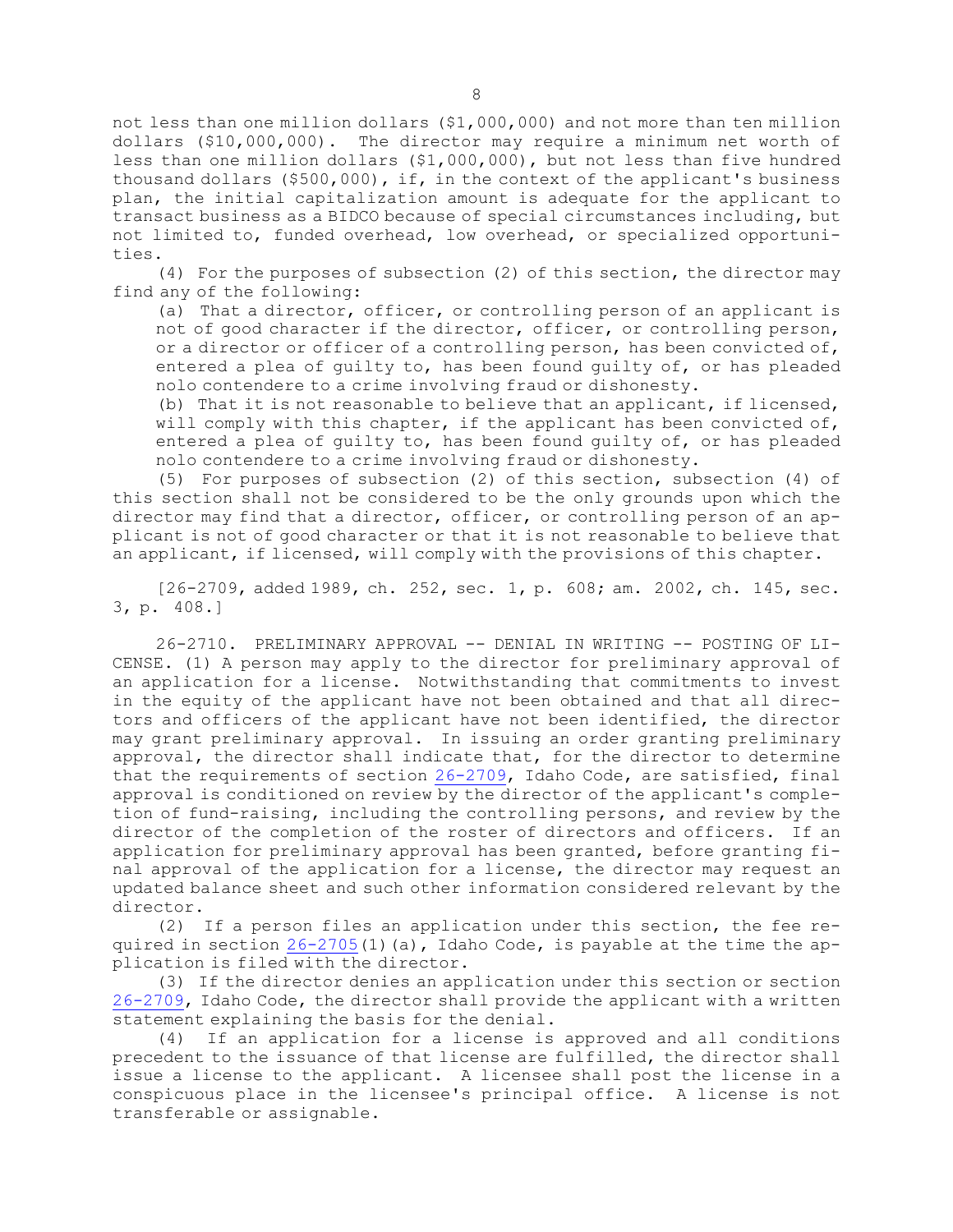[26-2710, added 1989, ch. 252, sec. 1, p. 609.]

26-2711. USE OF BIDCO NAME RESTRICTED -- EXCEPTION. (1) Except as otherwise provided in subsection (2) of this section, <sup>a</sup> person transacting business in this state, other than <sup>a</sup> licensee, shall not use <sup>a</sup> name or title which indicates that the person is <sup>a</sup> business and industrial development corporation including, but not limited to, use of the term "BIDCO," and shall not otherwise represent that the person is <sup>a</sup> business and industrial development corporation or <sup>a</sup> licensee.

(2) Before being issued <sup>a</sup> license under this chapter, an Idaho corporation that proposes to apply for <sup>a</sup> license or that applies for <sup>a</sup> license may perform, under <sup>a</sup> name that indicates that the corporation is <sup>a</sup> business and industrial development corporation, the acts necessary to apply for and obtain <sup>a</sup> license and to otherwise prepare to commence transacting business as <sup>a</sup> licensee. Such <sup>a</sup> corporation shall not represent that it is <sup>a</sup> licensee until after the license has been obtained. <sup>A</sup> licensee shall not misrepresent the meaning or effect of its license.

[26-2711, added 1989, ch. 252, sec. 1, p. 610; am. 2002, ch. 145, sec. 4, p. 409.]

26-2712. DUAL LICENSURE -- EXCEPTIONS. (1) An Idaho corporation that is licensed under another law of this state or under any law of the United States may apply for and be issued <sup>a</sup> license under this chapter unless the transaction of business by that corporation as <sup>a</sup> licensee under another law of this state or <sup>a</sup> law of the United States violates this chapter or is contrary to the purposes of this chapter.

(2) An Idaho corporation that is licensed under this chapter may apply for and be issued <sup>a</sup> license under another law of this state or <sup>a</sup> law of the United States unless the transaction of business by that corporation as <sup>a</sup> licensee under another law of this state or <sup>a</sup> law of the United States would violate this chapter or would be contrary to the purposes of this chapter.

[26-2712, added 1989, ch. 252, sec. 1, p. 610.]

26-2713. SURRENDER OF LICENSE. (1) Upon approval of <sup>a</sup> two-thirds (2/3) vote of its board of directors and after complying with subsection (2) of this section, <sup>a</sup> licensee may apply to the director to have the director accept the surrender of the licensee's license. If the director determines that the requirements of this section have been satisfied, the director shall approve the application unless in the opinion of the director the purpose of the application is to evade <sup>a</sup> current or prospective action by the director pursuant to this chapter.

(2) Not less than sixty (60) days before filing an application with the director under subsection (1) of this section, <sup>a</sup> licensee shall notify all of its shareholders and all of its creditors of its intention to file the application. Each creditor shall be notified of the right to comment to the director. Each shareholder shall be notified of the right to file with the licensee an objection to the proposed surrender of the license within the sixty (60) day period and shall be advised that, if the shareholder files an objection, the shareholder should send <sup>a</sup> copy of the objection to the director. If shareholders representing twenty percent (20%) of the outstanding voting securities of the licensee file an objection, the licensee shall not proceed with the application under subsection (1) of this section unless the appli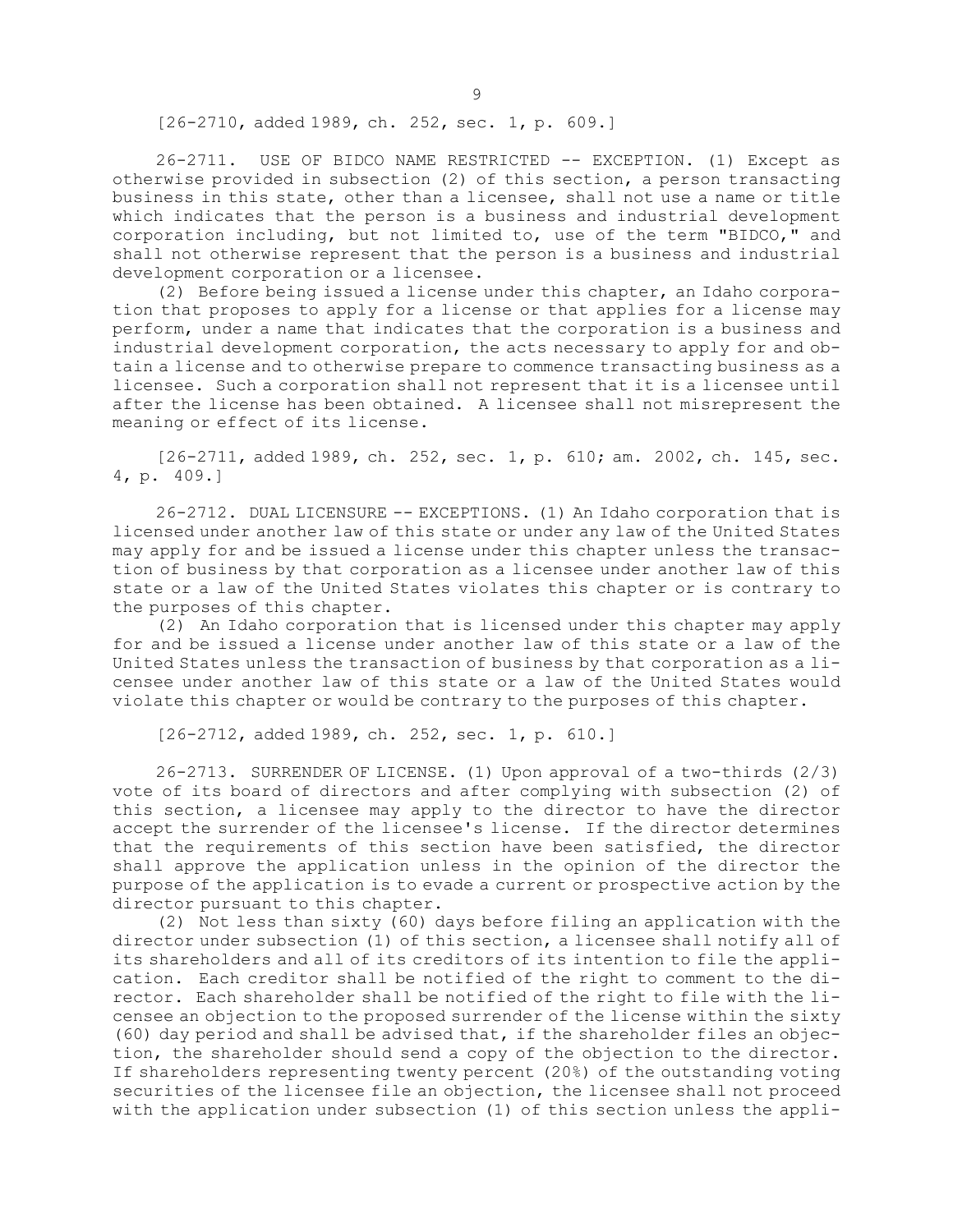cation is approved by <sup>a</sup> vote of shareholders representing two-thirds (2/3) of the outstanding voting securities of the licensee.

[26-2713, added 1989, ch. 252, sec. 1, p. 610.]

26-2714. CORPORATE NAME -- DIRECTORS -- DIVIDENDS -- RESTRICTION ON USE OF PUBLIC MONEYS. (1) The corporate name of each licensee may include the phrase "Business and Industrial Development Corporation" or may include the word "BIDCO." A licensee shall not transact business under <sup>a</sup> name other than its corporate name.

(2) The board of directors of each licensee shall consist of not less than seven (7) directors. The board of directors of each licensee shall hold <sup>a</sup> meeting not less than once each calendar quarter.

(3) Within thirty (30) days after the death, resignation, or removal of <sup>a</sup> director or officer; the election of <sup>a</sup> director; or the appointment of an officer, the licensee shall notify the director in writing of the event and shall provide any additional information which the director may require.

(4) <sup>A</sup> licensee shall not pay, or obligate itself to pay, <sup>a</sup> cash dividend or dividend in kind to its shareholders, unless that payment is consistent with <sup>a</sup> dividend policy which has been adopted by the licensee and approved by the director. In reviewing dividend policies under this section, the director shall be flexible in recognizing the special characteristics of BIDCOs and the diverse range of potentially appropriate dividend policies for BID-COs, while at the same time protecting against unsafe or unsound acts which could threaten the viability of the licensee as an ongoing BIDCO. The director may at any time withdraw any previous approval of <sup>a</sup> dividend policy if the director determines that the withdrawal is necessary to prevent unsafe or unsound acts.

(5) Without the prior approval of the director, <sup>a</sup> licensee shall not buy back, or obligate itself to buy back <sup>a</sup> share of stock from <sup>a</sup> shareholder.

(6) Any public moneys received by <sup>a</sup> licensee shall be applied by the licensee solely to providing financing assistance or management assistance to business firms with <sup>a</sup> home office in Idaho.

[26-2714, added 1989, ch. 252, sec. 1, p. 611; am. 2002, ch. 145, sec. 5, p. 409.]

26-2715. OFFICES -- LOCATION. (1) A licensee shall maintain not less than one (1) office in this state.

(2) <sup>A</sup> licensee, with the approval of the director, may maintain an office at any place outside this state.

(3) Each office of <sup>a</sup> licensee shall be located in <sup>a</sup> place which is reasonably accessible to the public.

(4) <sup>A</sup> licensee shall post in <sup>a</sup> conspicuous place at each of its offices <sup>a</sup> sign which bears the corporate name of the licensee.

(5) <sup>A</sup> licensee shall maintain at each of its offices personnel who are competent to conduct the business of such an office.

(6) Upon written notice to the director, <sup>a</sup> licensee may establish, relocate, or close an office.

[26-2715, added 1989, ch. 252, sec. 1, p. 612; am. 2001, ch. 86, sec. 2, p. 222.]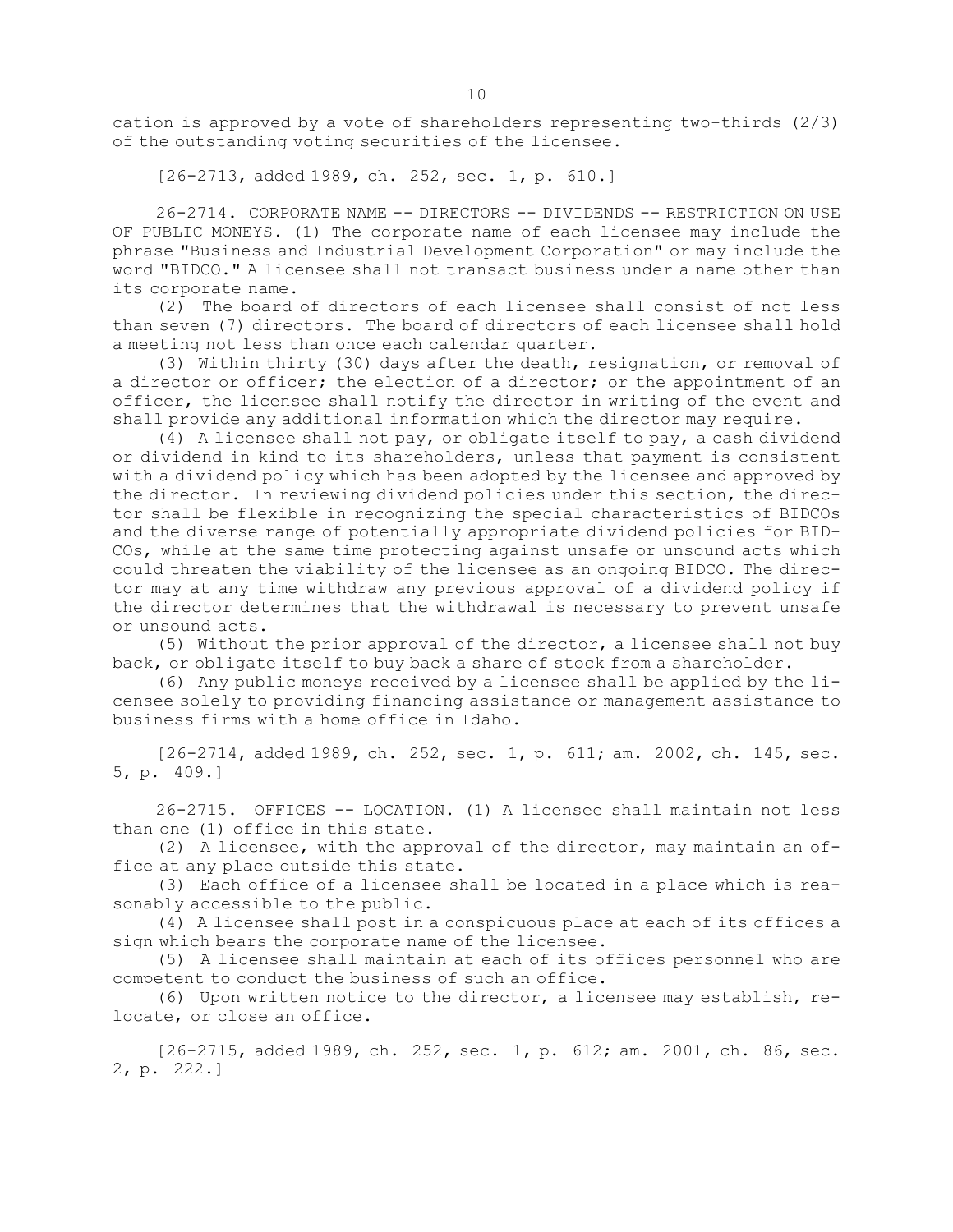26-2716. BUSINESS ACTIVITIES -- CORPORATE POWERS. (1) The business of <sup>a</sup> licensee shall be the business of providing financing assistance and management assistance to business firms. <sup>A</sup> licensee shall not engage in <sup>a</sup> business other than the business of providing financing assistance and management assistance to business firms.

(2) In addition to the powers and privileges provided to <sup>a</sup> licensee by this chapter, <sup>a</sup> licensee has all powers and privileges conferred by its incorporating statute which are not inconsistent with or limited by this chapter. The powers of <sup>a</sup> licensee include, but are not limited to, all of the following:

(a) To borrow money and otherwise incur indebtedness for its purposes, including issuance of corporate bonds, debentures, notes, or other evidence of indebtedness. <sup>A</sup> licensee's indebtedness may be secured or unsecured, and may involve equity features including, but not limited to, provisions for conversion to stock and warrants to purchase stock.

(b) To make contracts. Such contracts may include contracts to provide management assistance to business firms, which contracts shall be in writing, and the terms of which shall govern all aspects of the relationship between the licensee and the business firm regarding the management assistance provided by the licensee.

(c) To incur and pay necessary and incidental operating expenses.

(d) To purchase, receive, hold, lease, or otherwise acquire, or to sell, convey, mortgage, lease, pledge, or otherwise dispose of, real or personal property, together with rights and privileges that are incidental and appurtenant to these transactions of real or personal property, if the real or personal property is for the licensee's use in operating its business or if the real or personal property is acquired by the licensee from time to time in satisfaction of debts or enforcement of obligations.

(e) To make donations for charitable, educational, research, or similar purposes.

(f) To implement <sup>a</sup> reasonable and prudent policy for conserving and investing its money before the money is used to provide financing assistance to business firms or to pay the expenses of the licensee.

[26-2716, added 1989, ch. 252, sec. 1, p. 612; am. 2002, ch. 145, sec. 6, p. 410.]

26-2717. FORMS OF FINANCIAL AND MANAGEMENT ASSISTANCE -- INTEREST RATES. (1) <sup>A</sup> licensee may determine the form and the terms and conditions for financing assistance provided by that licensee to <sup>a</sup> business firm including, but not limited to, forms such as loans; purchase of debt instruments; straight equity investments such as purchase of common stock or preferred stock; debt with equity features such as warrants to purchase stock, convertible debentures, or receipt of <sup>a</sup> percent of net income or sales; royalty based financing; guaranteeing of debt; or leasing of property. <sup>A</sup> licensee may purchase securities of <sup>a</sup> business firm either directly or indirectly through an underwriter. <sup>A</sup> licensee may participate in the program of the small business administration pursuant to section 7(a) of the small business act, Public Law 85-536, 15 U.S.C. 636(a) or any successor statute, or any other government program for which the licensee is eligible and which has as its function the provision or facilitation of financing assistance or management assistance to business firms. If <sup>a</sup> licensee participates in <sup>a</sup>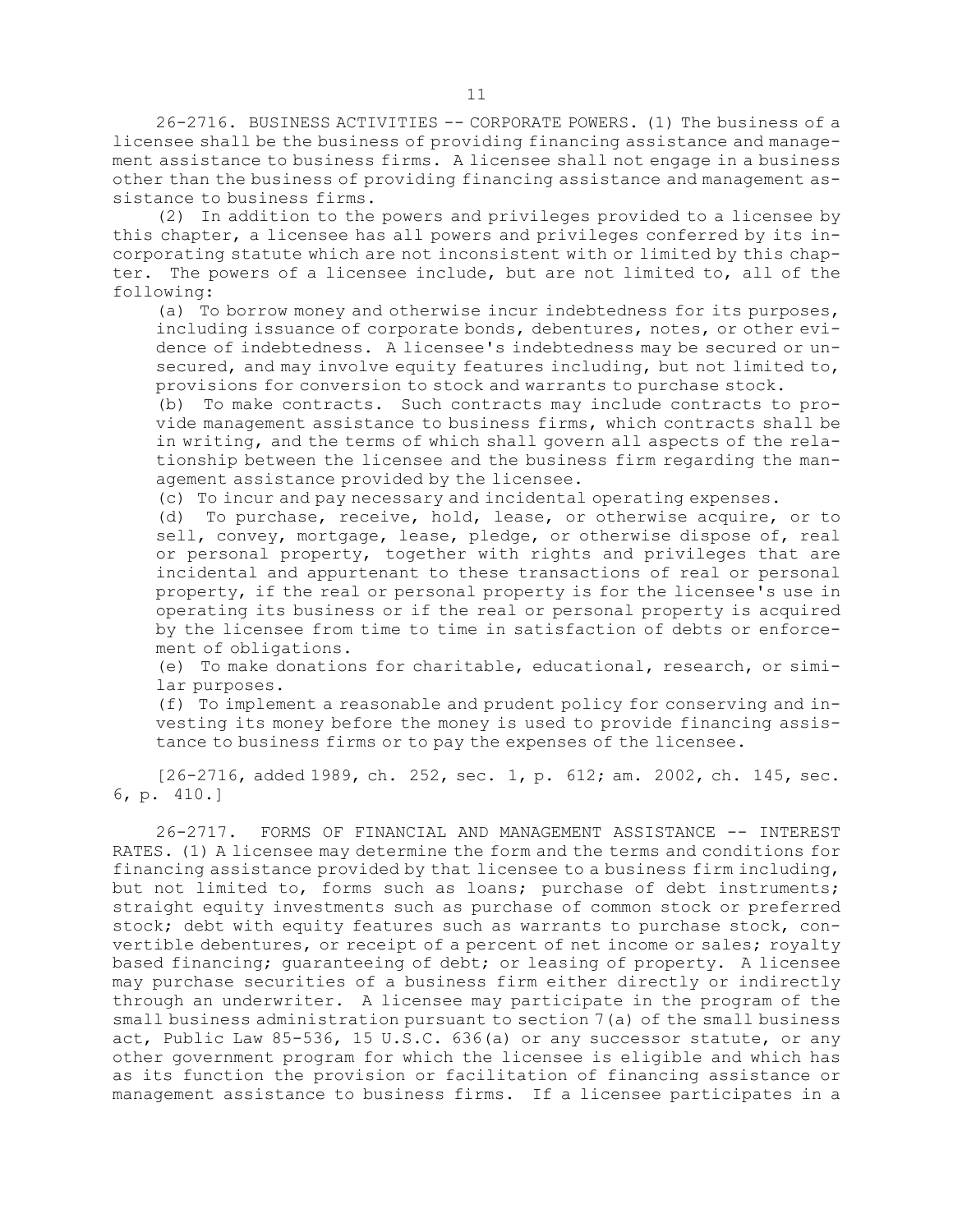program referred to in this subsection, the licensee shall comply with the requirements of that program.

(2) Management assistance provided by <sup>a</sup> licensee to <sup>a</sup> business firm may encompass both management or technical advice and management or technical services.

(3) Financing assistance or management assistance provided by <sup>a</sup> licensee to <sup>a</sup> business firm shall be for the business purposes of that business firm.

(4) <sup>A</sup> licensee may exercise the incidental powers that are necessary or convenient to carry on the business of, or are reasonably related to the business of, providing financing assistance and management assistance to business firms.

(5) In connection with an extension of credit by <sup>a</sup> person to <sup>a</sup> licensee or an extension of credit by <sup>a</sup> licensee to <sup>a</sup> business entity, the parties may agree to any rate of interest.

[26-2717, added 1989, ch. 252, sec. 1, p. 612.]

26-2718. BIDCO ACQUIRING ANOTHER FIRM -- APPLICATION -- REQUIRE-MENTS. (1) Either by itself or in concert with <sup>a</sup> director, officer, principal shareholder, or affiliate; another licensee; or a director, officer, principal shareholder, or affiliate of another licensee, <sup>a</sup> licensee shall not hold control of <sup>a</sup> business firm, except as follows:

(a) If and to the extent necessary to protect the licensee's interest as creditor of, or investor in, the business firm, <sup>a</sup> licensee that had provided financing assistance to <sup>a</sup> business firm may acquire and hold control of that business firm. Unless the director approves <sup>a</sup> longer period, <sup>a</sup> licensee holding control of <sup>a</sup> business firm under this subdivision shall divest itself of the interest which constitutes holding control as soon as practicable or within three (3) years after acquiring that interest, whichever is sooner.

(b) With the approval of the director, <sup>a</sup> licensee may acquire and hold control of <sup>a</sup> corporation which is licensed as <sup>a</sup> small business investment company under the small business investment act of 1958, Public Law 85-699, 72 Stat. 689 or any successor statute.

(c) With the approval of the director, <sup>a</sup> licensee may acquire and hold control of <sup>a</sup> company which is <sup>a</sup> local development company in accordance with the small business investment act of 1958, whether or not such <sup>a</sup> development company is or may become certified by the small business administration under section 503 of the small business investment act of 1958, 15 U.S.C. section 697 or any successor statute.

(d) With the approval of the director, <sup>a</sup> licensee may acquire and hold control of another business firm which is engaged in no business other than the business of providing financing assistance and management assistance to business firms.

(e) With the approval of the director, <sup>a</sup> licensee may acquire and hold control of <sup>a</sup> business firm not referred to in paragraphs (a) through (d) of this subsection. The director shall not approve an application under this subdivision unless the director determines that such an approval will not cause the amount of the licensee's investments in business firms covered by this subdivision to exceed fifteen percent (15%) of the amount of the assets of the licensee and that in the director's judgment such an approval will promote the purposes of this chapter. An approval by the director under this subdivision shall be for <sup>a</sup> period of not more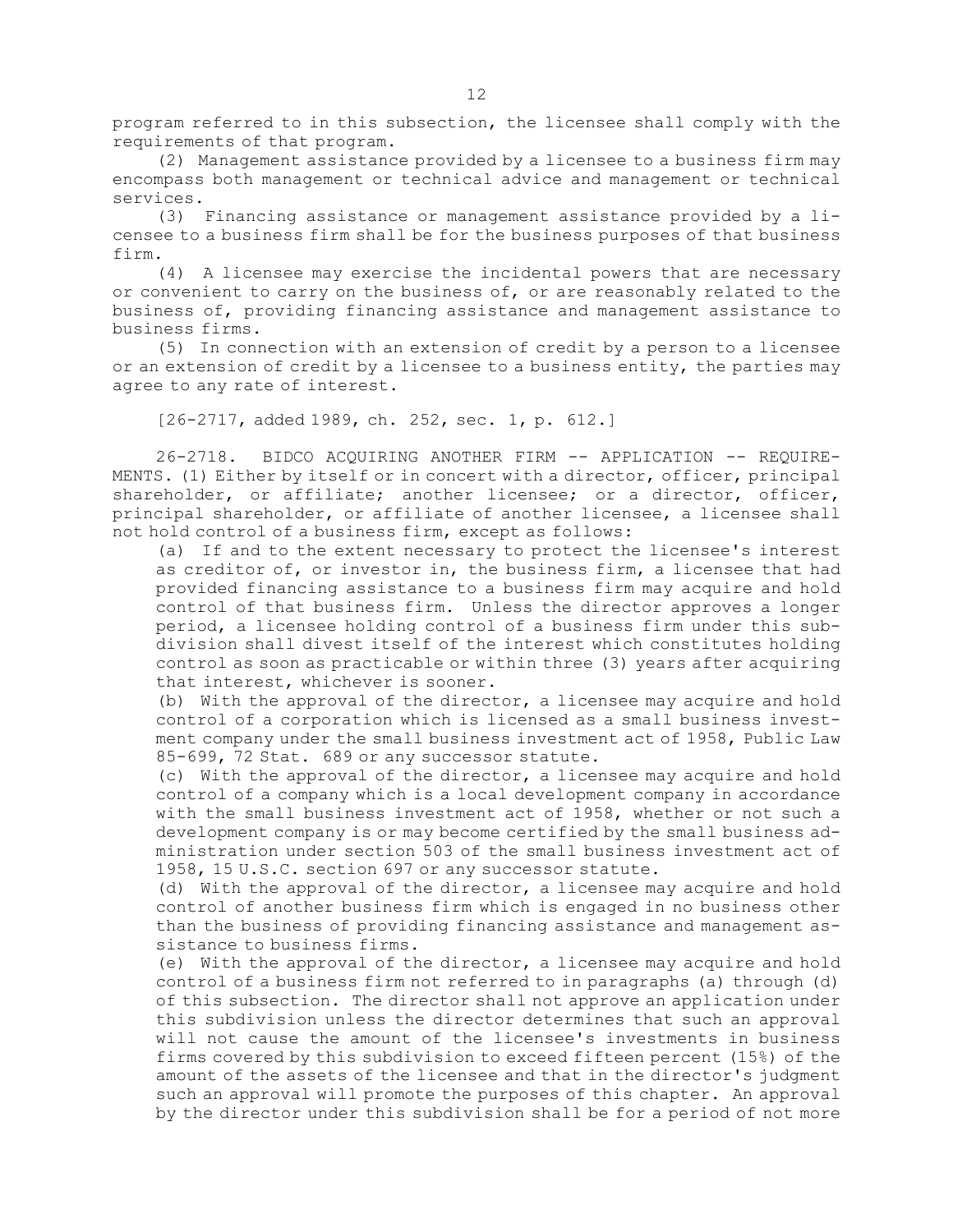than three (3) years, except that in <sup>a</sup> particular case the director may subsequently extend the period beyond three (3) years if the director determines that <sup>a</sup> longer period is needed and is consistent with the purposes of this chapter.

(2) If the director fails to issue an order approving or denying an application under subsection (1)(b) or (c) of this section, within forty-five (45) days from receipt by the director of an application which complies with section [26-2704](https://legislature.idaho.gov/statutesrules/idstat/Title26/T26CH27/SECT26-2704), Idaho Code, the application shall be considered approved by the director.

(3) For the purposes of subsection (1) of this section, "hold control" means ownership, directly or indirectly, of record or beneficially, of voting securities greater than:

(a) For <sup>a</sup> business firm with outstanding voting securities held by fewer than fifty (50) shareholders, forty percent (40%) of the outstanding voting securities.

(b) For <sup>a</sup> business firm with outstanding voting securities held by fifty (50) or more shareholders, twenty-five percent (25%) of the outstanding voting securities.

(4) If <sup>a</sup> licensee anticipates acquiring and holding control of <sup>a</sup> business firm under subsection (1)(a) of this section, the licensee shall file with the director <sup>a</sup> plan for acquiring and holding control of the business firm that shall include at least all of the following:

(a) The reasons it is necessary for the licensee to acquire and hold control of the business firm.

(b) The percentage of outstanding voting securities of the business firm the licensee plans to own.

(c) The licensee's proposed course of action upon obtaining control of the business firm.

(d) The length of time the licensee anticipates it will be necessary to hold control of the business firm.

(5) The director may require the licensee to demonstrate the necessity for the licensee to hold control of a business firm under subsection  $(1)(a)$ of this section.

[26-2718, added 1989, ch. 252, sec. 1, p. 613; am. 2002, ch. 145, sec. 7, p. 411.]

26-2719. SOUND BUSINESS PRACTICES REQUIRED. (1) A licensee shall transact its business in <sup>a</sup> safe and sound manner and shall maintain itself in <sup>a</sup> safe and sound condition.

(2) In determining whether <sup>a</sup> licensee is transacting business in <sup>a</sup> safe and sound manner or has committed an unsafe or unsound act, the director shall not consider the risk of <sup>a</sup> provision of financing assistance to <sup>a</sup> business firm, unless the director determines that the risk is so great compared with the realistically expected return as to demonstrate gross mismanagement.

(3) The provisions of subsection (2) of this section do not limit the authority of the director to do any of the following:

(a) Determine that <sup>a</sup> licensee's financing assistance to <sup>a</sup> single business firm or <sup>a</sup> group of affiliated business firms is in violation of subsection (1) of this section or constitutes an unsafe or unsound act, if the amount of that financing assistance is unduly large in relation to the total assets or the total shareholders equity of the licensee.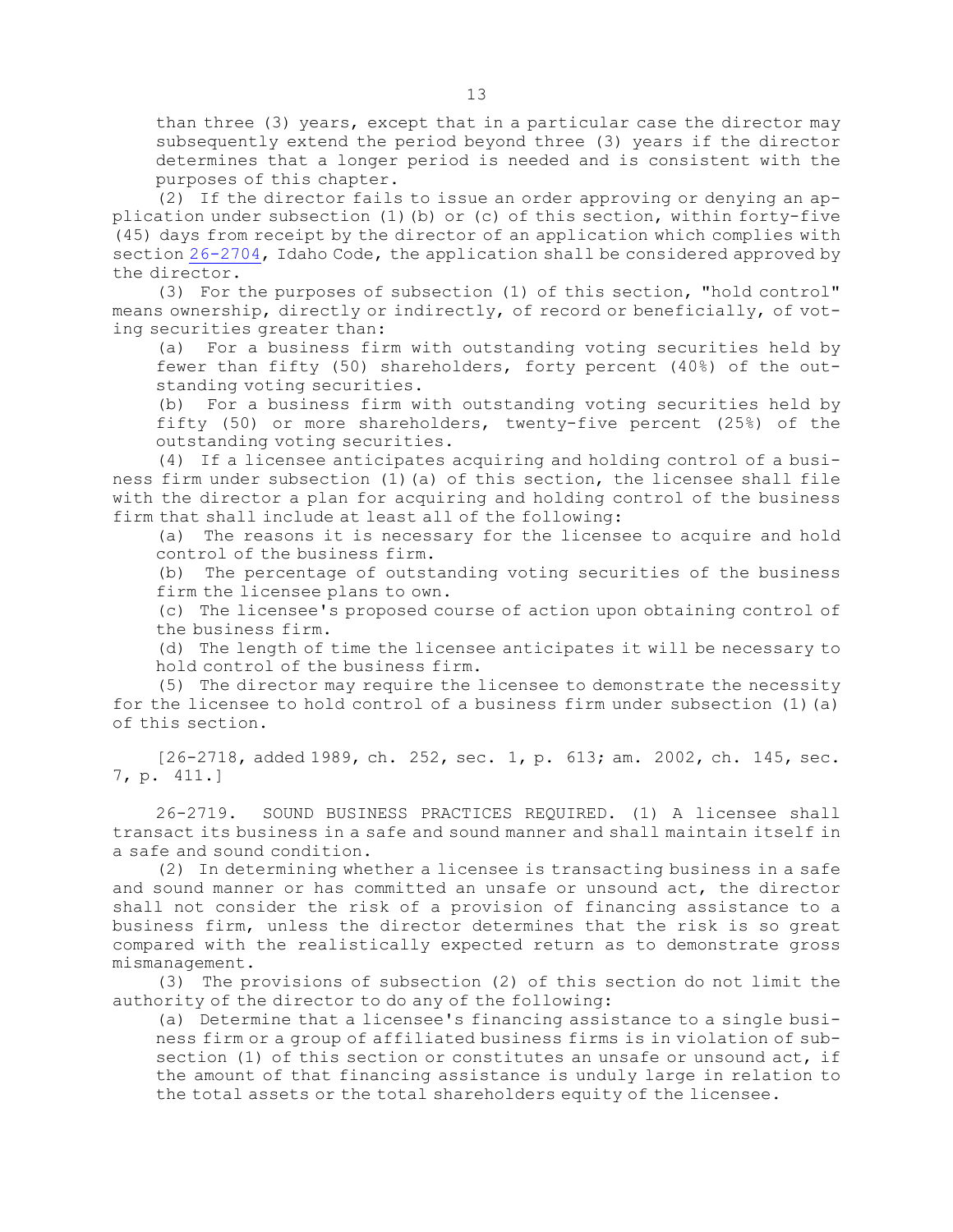(b) Require that <sup>a</sup> licensee maintain <sup>a</sup> reserve in the amount of anticipated losses.

(c) Require that <sup>a</sup> licensee have in effect <sup>a</sup> written financing assistance policy, approved by its board of directors, including credit evaluation and other matters. The director shall not require that <sup>a</sup> licensee adopt <sup>a</sup> financing assistance policy that contains standards which prevent the licensee from exercising needed flexibility in evaluating and structuring financing assistance to business firms on <sup>a</sup> deal by deal basis.

[26-2719, added 1989, ch. 252, sec. 1, p. 614.]

26-2720. CONFLICT OF INTEREST -- DEFINED. (1) For purposes of this section:

(a) "Associate" means that term as defined in section [26-2702](https://legislature.idaho.gov/statutesrules/idstat/Title26/T26CH27/SECT26-2702), Idaho Code.

(b) "Relative" means parent, child, sibling, spouse, father-in-law, mother-in-law, son-in-law, brother-in-law, daughter-in-law, sister-in-law, grandparent, grandchild, nephew, niece, uncle, or aunt.

(2) If <sup>a</sup> licensee provides financing assistance to <sup>a</sup> business firm or engages in another business transaction, and if that financing assistance or transaction involves <sup>a</sup> potential conflict of interest, the terms and conditions under which the licensee provides the financing assistance or engages in the transaction shall not be less favorable to the licensee than the terms and conditions that would be required by the licensee in the ordinary course of business if the transaction did not involve <sup>a</sup> potential conflict of interest. Each person who participates in the decision of the licensee relating to <sup>a</sup> transaction described in this section and has knowledge of <sup>a</sup> potential conflict of interest involving that transaction shall disclose the potential conflict of interest in the financing documents of the transaction or, for <sup>a</sup> business transaction not involving financing assistance, in another appropriate document.

(3) For the purposes of subsection (2) of this section, transactions engaged in by <sup>a</sup> licensee which involve <sup>a</sup> potential conflict of interest include, but are not limited to, the following:

(a) Providing financing assistance to <sup>a</sup> principal shareholder of the licensee, to <sup>a</sup> person controlled by <sup>a</sup> principal shareholder of the licensee, or to <sup>a</sup> director, officer, partner, relative, controlling person, or affiliate of <sup>a</sup> principal shareholder of the licensee.

(b) Providing financing assistance to <sup>a</sup> business firm to which <sup>a</sup> principal shareholder of the licensee: <sup>a</sup> director, officer, partner, relative, controlling person, or affiliate of <sup>a</sup> principal shareholder of <sup>a</sup> licensee, or <sup>a</sup> person controlled by <sup>a</sup> principal shareholder of the licensee provides or plans to provide contemporaneous financing assistance.

(c) Providing financing assistance to <sup>a</sup> business firm which has or is expected to have <sup>a</sup> substantial business relationship with another business firm which has <sup>a</sup> director, officer, or controlling person who is also <sup>a</sup> director, officer, or controlling person of the licensee or who is the spouse of <sup>a</sup> director, officer, or controlling person of the licensee.

(d) Providing financing assistance to <sup>a</sup> business firm if that business firm, or <sup>a</sup> director, officer, or controlling person of that business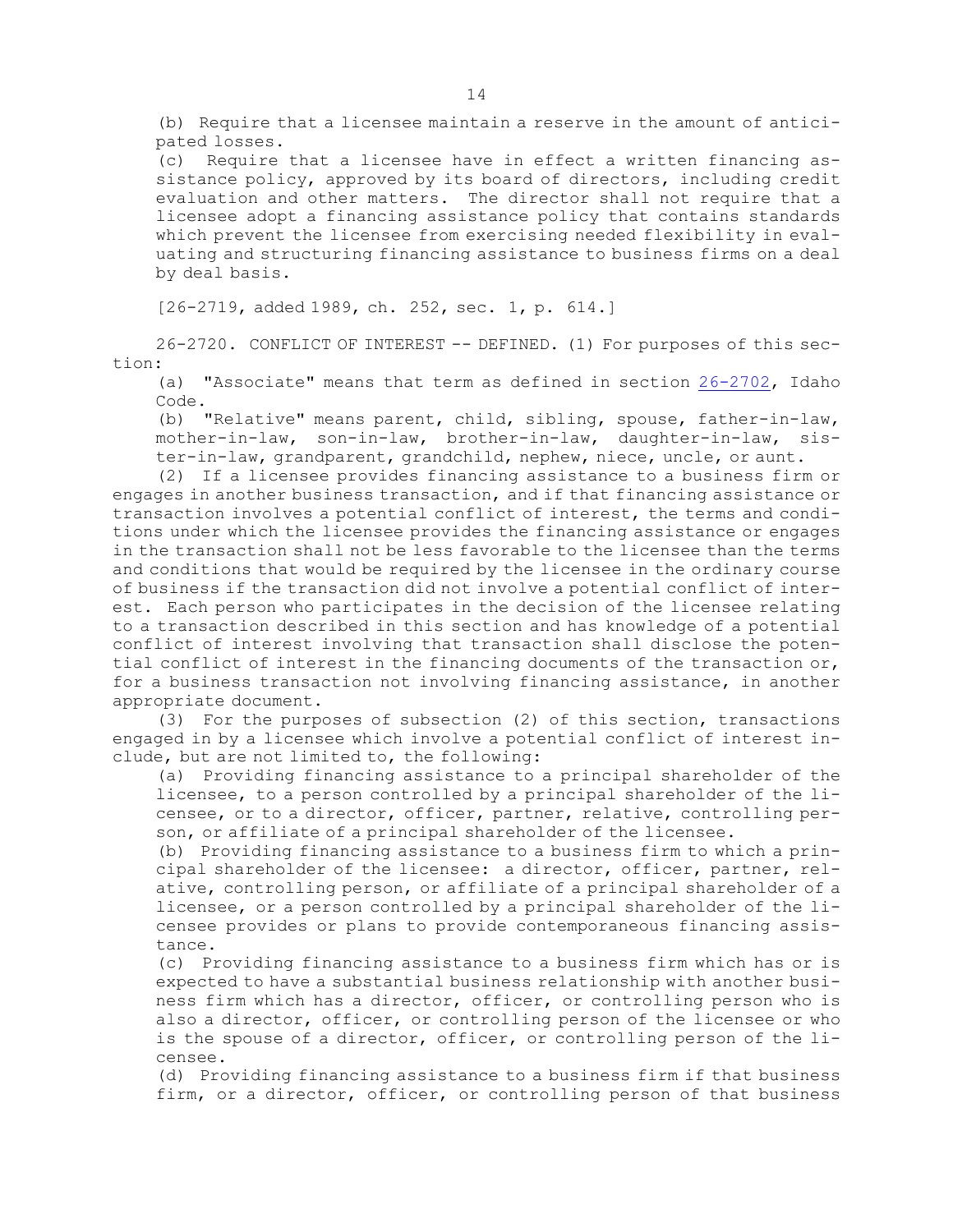firm, contemporaneously has lent or will lend money to an associate of the licensee.

(e) Providing financing assistance for the purchase of property of an associate or principal shareholder of the licensee.

(f) Selling or otherwise transferring any of its assets to an associate or principal shareholder of the licensee.

(4) Nothing in this section or in any other section of this chapter limits the authority of the director to determine that an act involves <sup>a</sup> conflict of interest and therefore is an unsafe or unsound act.

(5) Except with the approval of the director, <sup>a</sup> licensee shall not provide <sup>a</sup> lien on or security interest in any of its property for the purpose of securing an obligation of, or an obligation incurred for the benefit of, another person.

[26-2720, added 1989, ch. 252, sec. 1, p. 615; am. 2002, ch. 145, sec. 8, p. 412.]

26-2721. ACQUISITION OF BIDCO -- APPROVAL REQUIRED. (1) Without the prior approval of the director, <sup>a</sup> person shall not acquire control of <sup>a</sup> licensee.

(2) With respect to an application for approval to acquire control of <sup>a</sup> licensee, if the director determines, that the applicant and the directors and officers of the applicant are of good character and sound financial standing; that it is reasonable to believe that, if the applicant acquires control of the licensee, the applicant will comply with this chapter; and that the applicant's plans, if any, to make <sup>a</sup> major change in the business, corporate structure, or management of the licensee are not detrimental to the safety and soundness of the licensee, the director shall approve the application. If, after notice and <sup>a</sup> hearing, the director determines otherwise, the director shall deny the application.

(3) For purposes of subsection (2) of this section, the director may determine any of the following:

(a) That an applicant or <sup>a</sup> director or officer of an applicant is not of good character if that person has been convicted of, or has pleaded nolo contendere to, <sup>a</sup> crime involving fraud or dishonesty.

(b) That an applicant's plan to make <sup>a</sup> major change in the management of <sup>a</sup> licensee is detrimental to the safety and soundness of the licensee if the plan provides for <sup>a</sup> person to become <sup>a</sup> director or officer of the licensee and that person has been convicted of, or has pleaded nolo contendere to, <sup>a</sup> crime involving fraud or dishonesty.

(4) The conditions described in subsection (3) of this section are not the only conditions upon which the director may determine that an applicant or <sup>a</sup> director or an officer of an applicant is not of good character or that an applicant's plan to make <sup>a</sup> major change in the management of <sup>a</sup> licensee is detrimental to the safety and soundness of the licensee.

[26-2721, added 1989, ch. 252, sec. 1, p. 616.]

26-2722. MERGER -- REQUIREMENTS -- APPLICATIONS. (1) A licensee shall not merge with another corporation unless:

(a) The licensee is the surviving corporation and the merger is approved by the director.

(b) The licensee is <sup>a</sup> disappearing corporation, the surviving corporation is <sup>a</sup> licensee and the merger is approved by the director.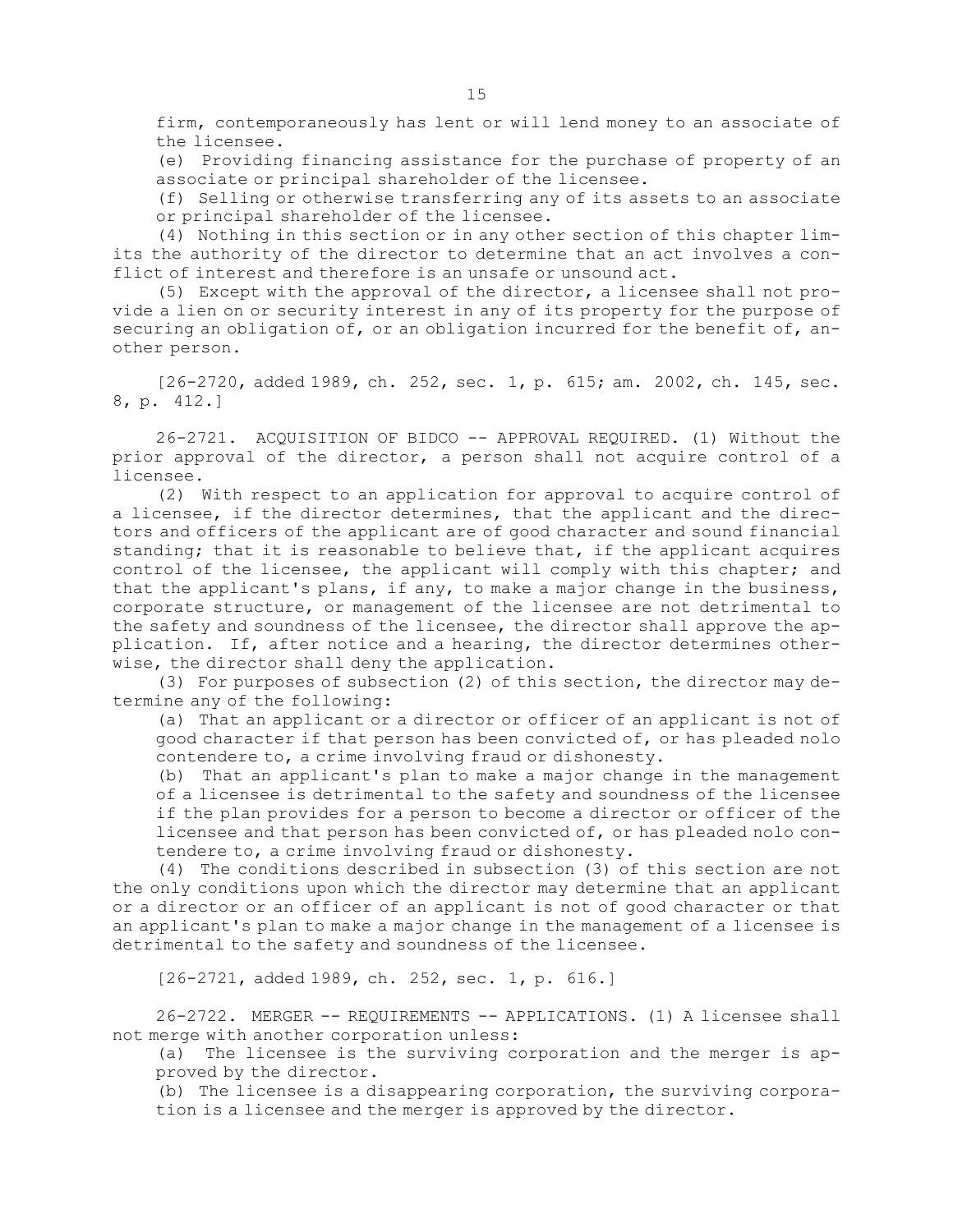(2) <sup>A</sup> licensee shall not purchase all or substantially all of the business of another person unless the purchase is approved by the director.

(3) <sup>A</sup> licensee shall not sell all or substantially all of its business or of the business of any of its offices to another person unless that other person is <sup>a</sup> licensee and the sale is approved by the director.

(4) The director shall approve an application for approval of <sup>a</sup> merger, purchase, or sale, if, and only if, the director determines all of the following:

(a) That the merger, purchase, or sale will be safe and sound with respect to the acquiring licensee.

(b) That, upon consummation of the merger, purchase, or sale, it is reasonable to believe that the acquiring licensee will comply with this chapter.

(c) That the merger, purchase, or sale will not have <sup>a</sup> major detrimental impact on competition in the providing of financial assistance or management assistance to business firms, or if there will be such <sup>a</sup> detrimental impact, the merger, purchase, or sale is necessary in the interests of the safety and soundness of any of the parties to the merger, purchase, or sale, or is otherwise, on balance, in the public interest.

[26-2722, added 1989, ch. 252, sec. 1, p. 617.]

26-2723. VIOLATION OF CHAPTER -- DIRECTOR'S POWERS -- HEARINGS -- CEASE AND DESIST. (1) If in the opinion of the director, <sup>a</sup> person violates, or there is reasonable cause to believe that <sup>a</sup> person is about to violate the provisions of this chapter, the director may bring an action in the district court to enjoin the violation or to enforce compliance with the provisions of this chapter. Upon <sup>a</sup> showing that <sup>a</sup> person has engaged in or is about to engage in, an act or practice constituting <sup>a</sup> violation of the provisions of this chapter, <sup>a</sup> restraining order, preliminary or permanent injunction, or writ of mandamus shall be granted, and <sup>a</sup> receiver or <sup>a</sup> conservator may be appointed for the defendant or the defendant's assets. The court shall not require the director to post <sup>a</sup> bond in an action brought under this chapter.

(2) If the director finds that <sup>a</sup> person has violated or that there is reasonable cause to believe that <sup>a</sup> person is about to violate the provisions of section [26-2711](https://legislature.idaho.gov/statutesrules/idstat/Title26/T26CH27/SECT26-2711), Idaho Code, the director may order the person to cease and desist from the violation unless and until the person is issued <sup>a</sup> license.

(3) Within thirty (30) days after an order is issued under subsection (2) of this section, the person to whom the order is directed may file with the director an application for <sup>a</sup> hearing on the order. If the director fails to commence <sup>a</sup> hearing within fifteen (15) business days after that application is filed or within <sup>a</sup> longer period to which the person consents, the order shall be considered rescinded. Upon the conclusion of the hearing, the director shall affirm, modify, or rescind the order. <sup>A</sup> person to whom an order is directed under subsection (2) of this section may petition for judicial review of the order in conformance with the provisions of [chapter](https://legislature.idaho.gov/statutesrules/idstat/Title67/T67CH52) 52, [title](https://legislature.idaho.gov/statutesrules/idstat/Title67/T67CH52) 67, Idaho Code.

(4) If, after notice and the opportunity for <sup>a</sup> hearing, the director determines that <sup>a</sup> licensee or <sup>a</sup> subject person of <sup>a</sup> licensee has violated or is violating, or that there is reasonable cause to believe that <sup>a</sup> licensee or subject person of <sup>a</sup> licensee is about to violate this chapter or another applicable law, or that <sup>a</sup> licensee or subject person of <sup>a</sup> licensee has engaged or participated or is engaging or participating, or that there is <sup>a</sup> reason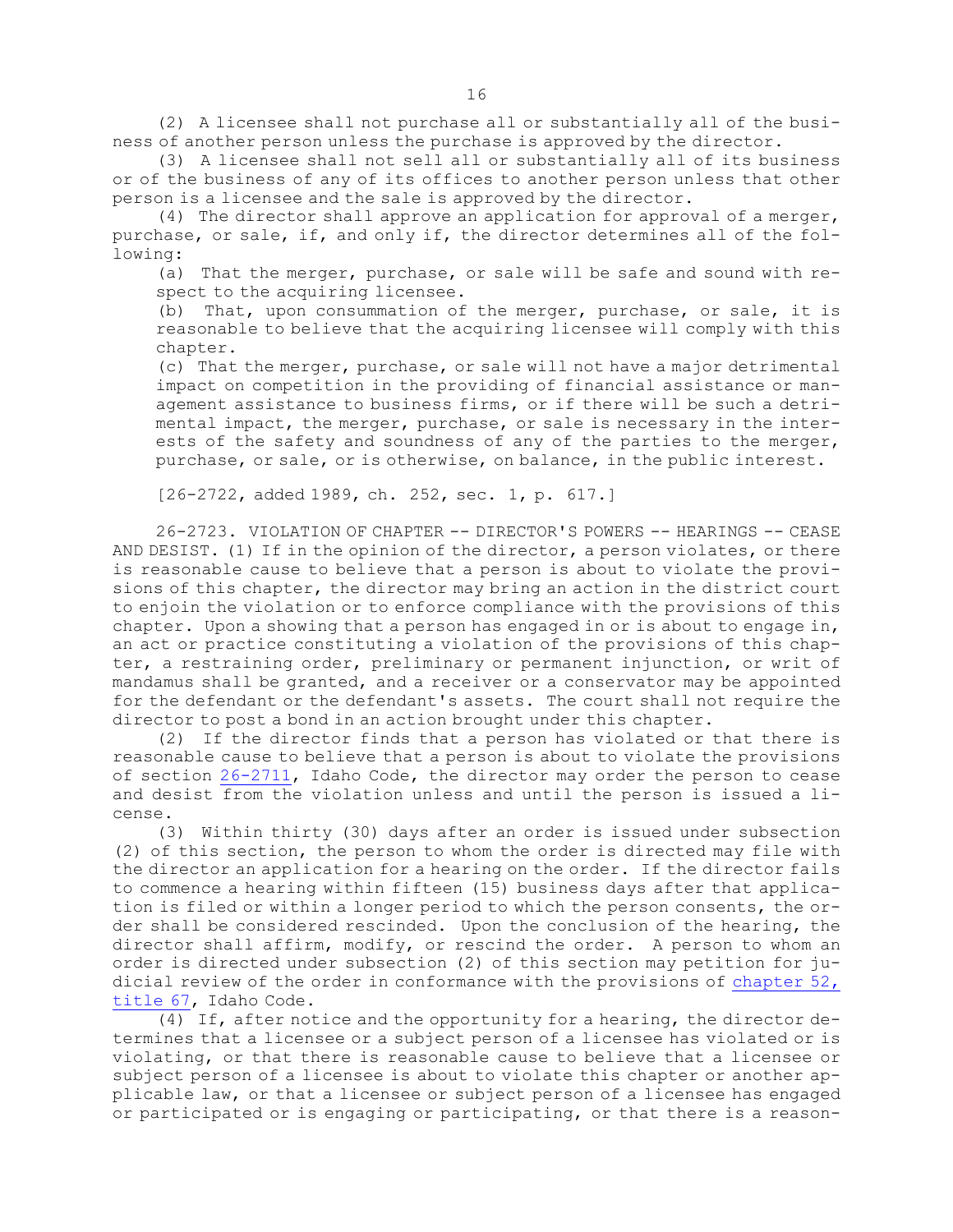able cause to believe that <sup>a</sup> licensee or subject person of <sup>a</sup> licensee is about to engage or participate in an unsafe or unsound act with respect to the business of that licensee, the director may order that licensee or subject person to cease and desist from the action or violation. The order may require the licensee or subject person to take affirmative action to correct any condition resulting from the action or violation.

(5) If the director determines that any of the factors set forth in subsection (4) of this section are true with respect to <sup>a</sup> licensee or subject person of <sup>a</sup> licensee and that the action or violation is likely to cause the insolvency of or substantial dissipation of the assets or earnings of the licensee; is likely to seriously weaken the condition of the licensee; or is likely to otherwise seriously prejudice the interests of the licensee before the completion of proceedings conducted under subsection (4) of this section, the director may order the licensee or subject person to cease and desist from that action or violation. The order may require the licensee or subject person to take affirmative action to correct any condition resulting from the action or violation.

(6) Within thirty (30) days after an order is issued under subsection (5) of this section, the licensee or subject person of <sup>a</sup> licensee to whom the order is directed may file with the director an application for <sup>a</sup> hearing on the order. If the director fails to commence <sup>a</sup> hearing within fifteen (15) business days after the application is filed or within <sup>a</sup> longer period to which the licensee or subject person consents, the order shall be considered rescinded. Upon the hearing, the director shall affirm, modify, or rescind the order. <sup>A</sup> licensee or subject person to whom an order is directed under subsection (5) of this section may petition for judicial review of the order pursuant to [chapter](https://legislature.idaho.gov/statutesrules/idstat/Title67/T67CH52) 52, title 67, Idaho Code.

(7) If the director finds that <sup>a</sup> licensee has failed to comply with the provisions of section [26-2717](https://legislature.idaho.gov/statutesrules/idstat/Title26/T26CH27/SECT26-2717)(5), Idaho Code, the director shall revoke the certification of eligible equity investment and shall so notify the licensee promptly.

[26-2723, added 1989, ch. 252, sec. 1, p. 617; am. 2002, ch. 145, sec. 9, p. 413.]

26-2724. VIOLATION OF CHAPTER -- REMOVAL OF SUBJECT PERSON. (1) The director may issue an order removing <sup>a</sup> subject person of <sup>a</sup> licensee from his office, if any, with the licensee and prohibiting the subject person from further participating in any manner in the conduct of the business of the licensee, if, after notice and the opportunity for <sup>a</sup> hearing, the director determines all of the following are true:

(a) The subject person has violated the provisions of this chapter or another applicable law; the subject person has engaged or participated in an unsafe or unsound act with respect to the business of the licensee; or the subject person has engaged or participated in an act which constitutes <sup>a</sup> breach of the subject person's fiduciary duty.

(b) The act, violation, or breach of fiduciary duty has caused or is likely to cause substantial financial loss or other damage to the licensee or has seriously prejudiced or is likely to seriously prejudice the interests of the licensee, or the subject person has received financial gain by reason of the act, violation, or breach of fiduciary duty.

(c) The act, violation, or breach of fiduciary duty either involves dishonesty on the part of the subject person or demonstrates the subject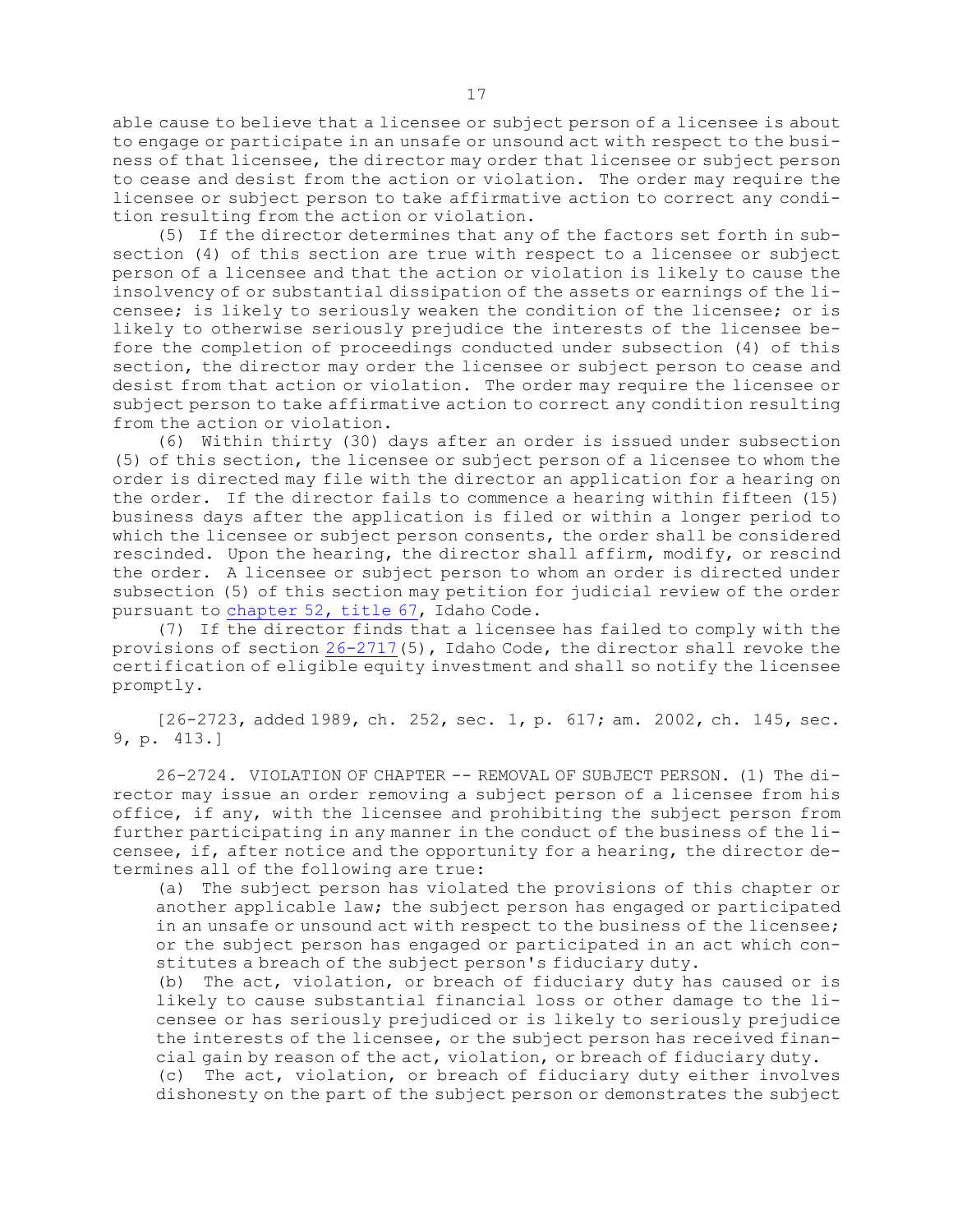person's gross negligence with respect to the business of the licensee or <sup>a</sup> willful disregard for the safety and soundness of the licensee.

(2) The director may issue an order removing the subject person from his office with the licensee, if any, and prohibiting the subject person from further participating in any manner in the conduct of the business of the licensee, except with the prior consent of the director, if, after notice and the opportunity for <sup>a</sup> hearing, the director determines that, by engaging or participating in an act with respect to <sup>a</sup> financial or other business institution which resulted in substantial financial loss or other damage, the subject person of <sup>a</sup> licensee has demonstrated both of the following:

(a) Dishonesty or willful or continuing disregard for the safety and soundness of the financial or other business institution.

(b) Unfitness to continue as <sup>a</sup> subject person of the licensee or to participate in conducting the business of the licensee.

(3) If the director determines that the factors set forth in subsection (1) or (2) of this section are true with respect to <sup>a</sup> subject person of <sup>a</sup> licensee, and that it is necessary for the protection of the interest of the licensee or for the protection of the public interest that the director immediately suspend the subject person from his or her office, if any, with the licensee and prohibit the subject person from further participating in any manner in conducting the business of the licensee, the director may issue an order suspending the subject person from his or her office, if any, with the licensee and prohibiting the subject person from further participating in any manner in conducting the business of the licensee, except with the consent of the director.

(4) Within thirty (30) days after an order is issued under subsection (3) of this section, the subject person of <sup>a</sup> licensee to whom the order is directed may file with the director an application for <sup>a</sup> hearing on the order. If the director fails to begin <sup>a</sup> hearing within fifteen (15) business days after the application is filed or within <sup>a</sup> longer period to which the subject person consents, the order shall be considered rescinded. Upon the conclusion of the hearing, the director shall affirm, modify, or rescind the order. <sup>A</sup> subject person of <sup>a</sup> licensee to whom an order is issued under subsection (3) of this section may petition for judicial review of the order pursuant to [chapter](https://legislature.idaho.gov/statutesrules/idstat/Title67/T67CH52) 52, title 67, Idaho Code.

(5) <sup>A</sup> person to whom an order is directed under this section may apply to the director to modify or rescind the order. The director shall not modify or rescind the order unless the director determines that it is in the public interest to do so and that it is reasonable to believe that the person, if and when he or she becomes a subject person of a licensee, will comply with this chapter.

(6) As used in this section, "office," if used with respect to <sup>a</sup> licensee, means the position of director, officer, or employee of the licensee or of <sup>a</sup> subsidiary of the licensee.

[26-2724, added 1989, ch. 252, sec. 1, p. 619; am. 2002, ch. 145, sec. 10, p. 415.]

26-2725. INDICTMENT OR CONVICTION OF A CRIME -- REMOVAL OF SUBJECT PER-SON. (1) If the director determines that <sup>a</sup> subject person of <sup>a</sup> licensee has been indicted by <sup>a</sup> grand jury or has been bound over for trial by <sup>a</sup> court for <sup>a</sup> crime involving dishonesty or breach of trust, and that the fact that the person continues to be <sup>a</sup> subject person of the licensee may threaten the interests of the licensee or may threaten to impair public confidence in the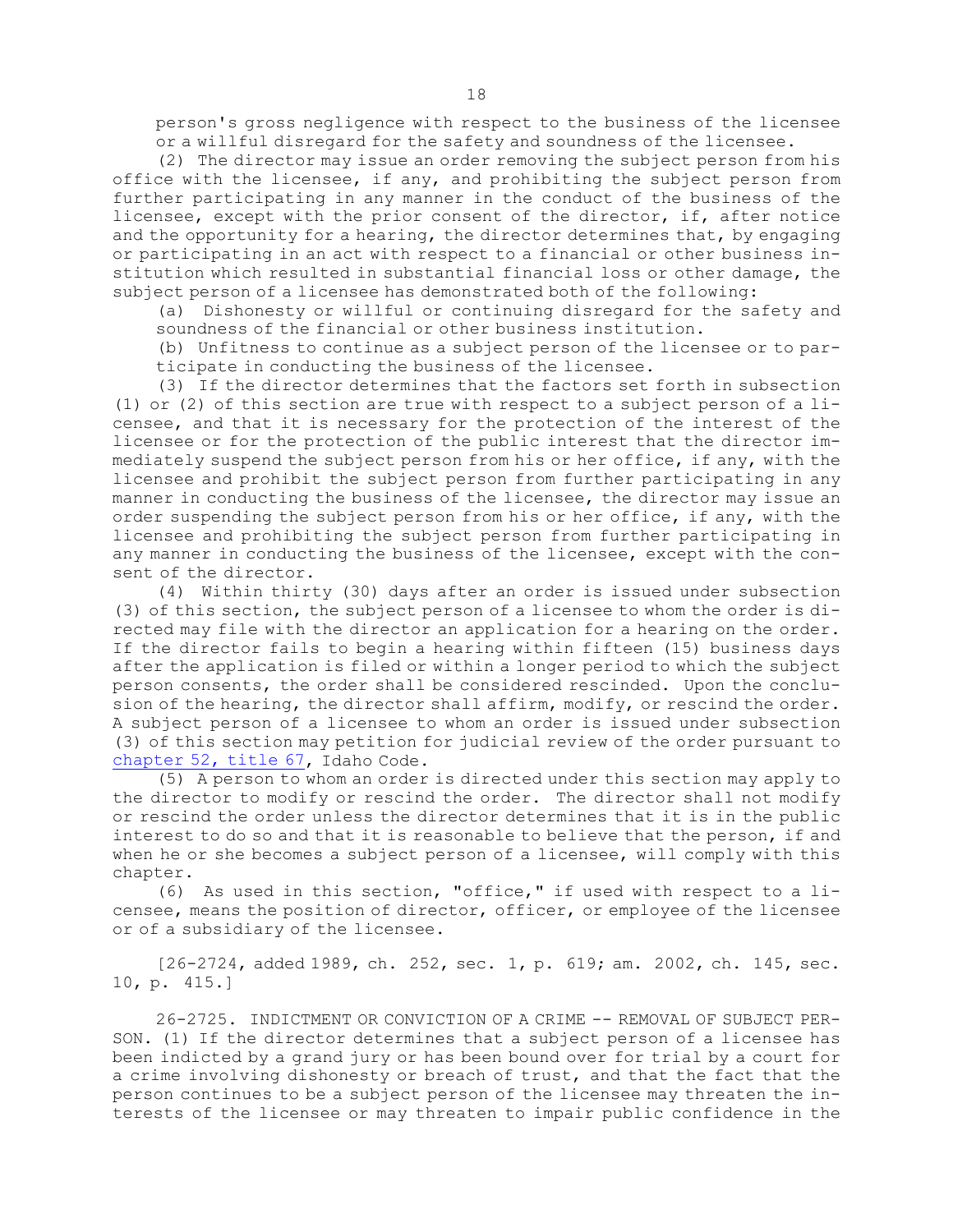licensee, the director may issue an order suspending the subject person from his office, if any, with the licensee and prohibiting the subject person from further participating in any manner in the conduct of the business of the licensee, except with the consent of the director.

(2) If the director determines that <sup>a</sup> subject person or former subject person of <sup>a</sup> licensee to whom an order was directed under subsection (1) of this section, or another subject person of <sup>a</sup> licensee, has been convicted of, entered <sup>a</sup> plea of guilty to, has been found guilty of <sup>a</sup> crime which is punishable by imprisonment for <sup>a</sup> term of not less than one (1) year and which involves dishonesty or breach of trust, and that the fact that the person continues to be or will resume to be <sup>a</sup> subject person of the licensee may threaten the interests of the licensee or may threaten to impair public confidence in the licensee, the director may issue an order suspending or removing the subject person or former subject person from his office, if any, with the licensee and prohibiting the subject person from further participating in any manner in the conduct of the business of the licensee, except with the prior consent of the director.

(3) Within thirty (30) days after an order is issued under subsection (1) or (2) of this section, the subject person of <sup>a</sup> licensee to whom the order is directed may file with the director an application for <sup>a</sup> hearing on the order. If the director fails to commence <sup>a</sup> hearing within fifteen (15) business days after the application is filed or within <sup>a</sup> longer period to which the subject person consents, the order shall be considered rescinded. Upon the conclusion of the hearing, the director shall affirm, modify, or rescind the order. <sup>A</sup> subject person or former subject person of <sup>a</sup> licensee to whom an order is directed under subsection (1) or (2) of this section may petition for judicial review of the order pursuant to [chapter](https://legislature.idaho.gov/statutesrules/idstat/Title67/T67CH52) 52, title 67, Idaho Code.

(4) The fact that <sup>a</sup> subject person of <sup>a</sup> licensee charged with <sup>a</sup> crime involving dishonesty or breach of trust is not convicted of the crime shall not preclude the director from issuing an order concerning the subject person under any other provision of this chapter.

(5) <sup>A</sup> person to whom an order is directed under this section may apply to the director to modify or rescind the order. The director shall not modify or rescind the order unless the director determines that it is in the public interest to do so and that it is reasonable to believe that the person, if and when he or she becomes a subject person of a licensee, will comply with this chapter.

(6) As used in this section, "office," if used with respect to <sup>a</sup> licensee, means the position of director, officer, or employee of the licensee or of <sup>a</sup> subsidiary of the licensee.

[26-2725, added 1989, ch. 252, sec. 1, p. 620; am. 2002, ch. 145, sec. 11, p. 416.]

26-2726. DISCLOSURE TO SHAREHOLDERS -- BOARD OF DIRECTORS. (1) If, in the opinion of the director, disclosure to shareholders regarding <sup>a</sup> matter is warranted, the director may require <sup>a</sup> licensee, in such <sup>a</sup> form and manner as the director may specify, to disclose to the shareholders of <sup>a</sup> licensee the results of <sup>a</sup> communication or order from the director addressed to the licensee or to <sup>a</sup> subject person of the licensee.

(2) If the director considers it expedient, the director may call <sup>a</sup> meeting of the board of directors of <sup>a</sup> licensee by giving notice of the time, place, and purpose of the meeting not less than five (5) days before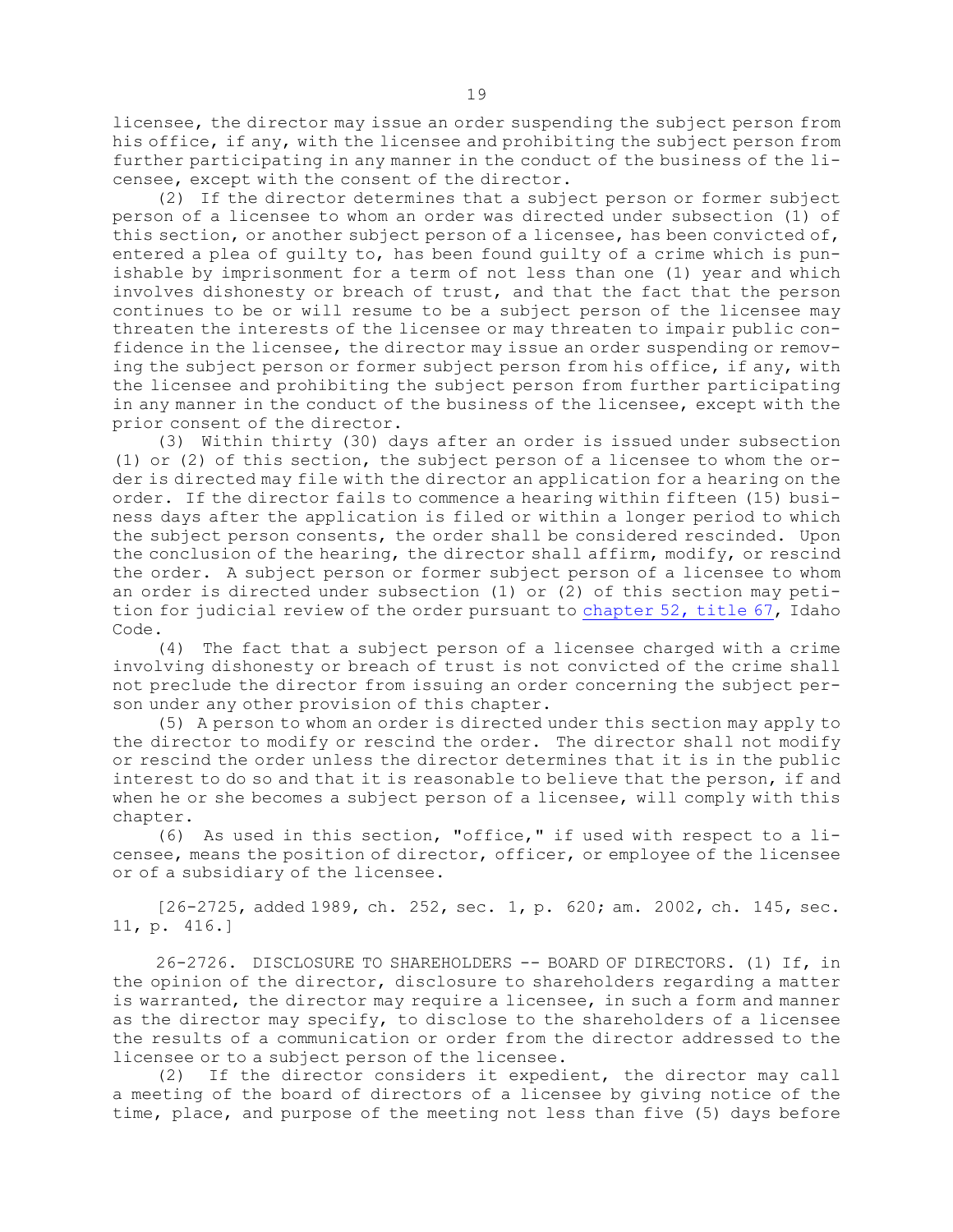the meeting to each director either by personal service or by registered or certified mail sent to the director's last known address as shown in the records of the director.

(3) If the director considers it expedient, the director may call <sup>a</sup> meeting of the shareholders of <sup>a</sup> licensee by giving notice of the time, place, and purpose of the meeting not less than five (5) days before the meeting to each shareholder either by personal service or by registered or certified mail sent to the shareholder's last known address as shown by the books of the licensee. The licensee shall pay the expenses of the notice and of <sup>a</sup> meeting called under this subsection.

[26-2726, added 1989, ch. 252, sec. 1, p. 621.]

26-2727. ORDER TO REFRAIN FROM OFFERING FINANCIAL ASSISTANCE -- CONDI-TIONS -- HEARING. (1) The director may issue an order directing <sup>a</sup> licensee to refrain from providing any additional financing assistance and management assistance to business firms if, in the opinion of the director, the order is necessary to protect the interest of the licensee or the public interest, and if, after notice and <sup>a</sup> hearing, the director determines that any of the following are true:

(a) The licensee or <sup>a</sup> controlling person, subsidiary, or affiliate of the licensee has violated the provisions of this chapter or another applicable law.

(b) The licensee is conducting its business in an unsafe and unsound manner.

(c) The licensee is in <sup>a</sup> condition that makes it unsafe or unsound for the licensee to transact business.

(d) The licensee has ceased to transact business as <sup>a</sup> business and industrial development corporation.

(e) The licensee is insolvent.

(f) The licensee has suspended payment of its obligations, has made an assignment for the benefit of its creditors, or has admitted in writing its inability to pay its debts as they become due.

(g) The licensee has applied for an adjudication of bankruptcy, reorganization, arrangement, or other relief under <sup>a</sup> bankruptcy, reorganization, insolvency, or moratorium law, or that <sup>a</sup> person has applied for such relief under such <sup>a</sup> law against <sup>a</sup> licensee and the licensee has by any affirmative act approved of or consented to the action or such relief has been granted.

(h) <sup>A</sup> fact or condition exists which would have been grounds for denying the application if the fact or condition had existed at the time the licensee applied for its license.

(2) If the director determines that any of the factors set forth in subsection (1) of this section are true with respect to <sup>a</sup> licensee and that it is necessary for the protection of the interests of the licensee or the public interest that the director immediately issue an order directing the licensee to refrain from providing any additional financing assistance and management assistance to business firms, the director may issue such an order without <sup>a</sup> hearing. Within thirty (30) days after an order is issued under this subsection, the licensee to whom the order is directed may file with the director <sup>a</sup> request for <sup>a</sup> hearing on the order. If the director fails to commence <sup>a</sup> hearing within fifteen (15) business days after the request is filed or within <sup>a</sup> longer period to which the licensee consents, that order shall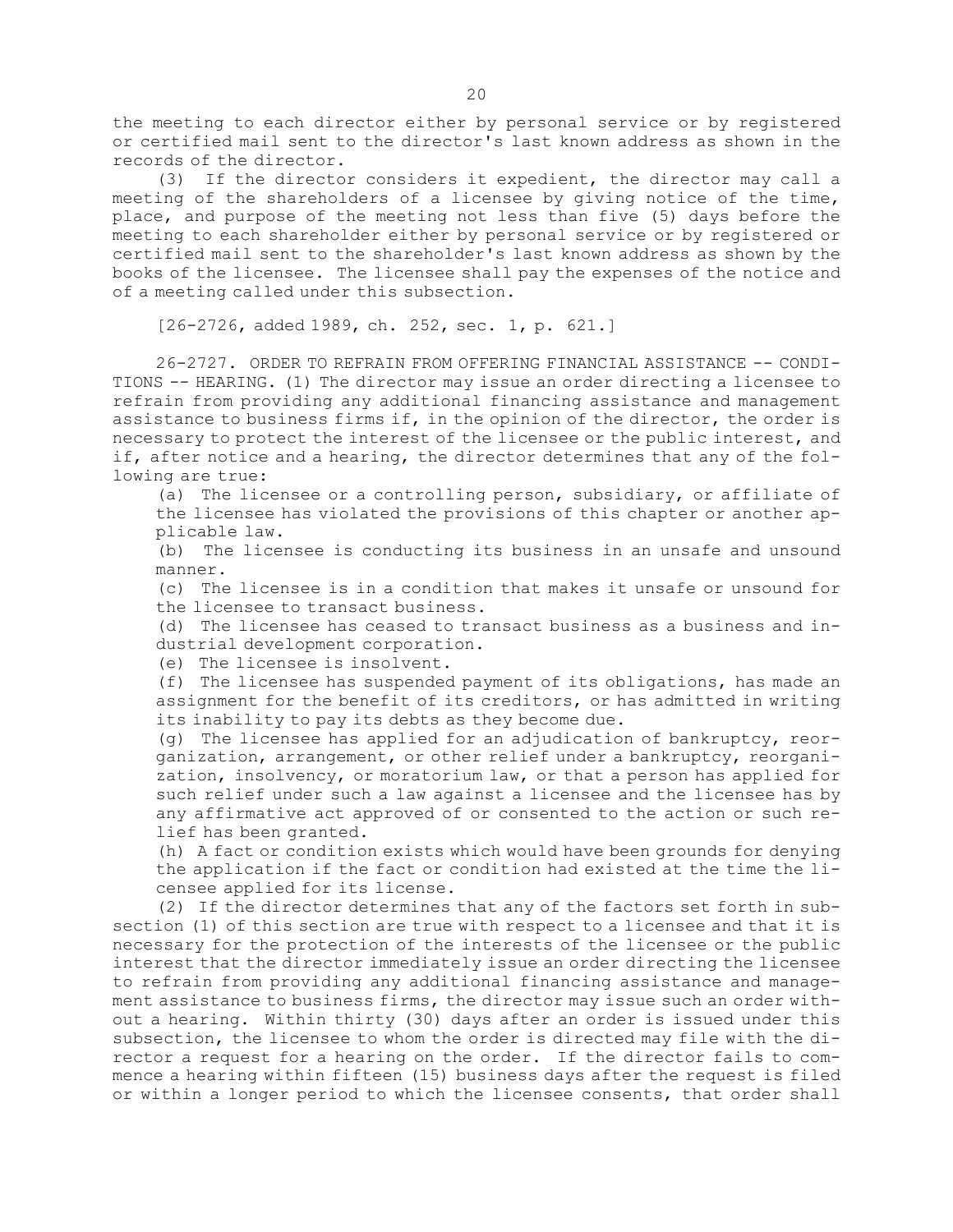be considered rescinded. Upon the conclusion of the hearing, the director shall affirm, modify, or rescind the order.

(3) With the consent of the director, <sup>a</sup> licensee which has been the subject of an order under subsection (1) or (2) of this section may resume providing financing assistance and management assistance to business firms under such conditions as the director may prescribe.

(4) <sup>A</sup> person to whom an order is directed under subsection (1) or (2) of this section may apply to the director to modify or rescind the order. The director shall not grant the application unless the director determines that it is in the public interest to do so and that it is reasonable to believe that the person, if and when the order is modified or rescinded, will comply with this chapter.

[26-2727, added 1989, ch. 252, sec. 1, p. 621; am. 2002, ch. 145, sec. 12, p. 417.]

26-2728. APPOINTMENT OF TRUSTEE -- LIQUIDATION OF THE BIDCO -- PROCE-DURE. (1) If the director finds that any of the factors set forth in section [26-2727](https://legislature.idaho.gov/statutesrules/idstat/Title26/T26CH27/SECT26-2727), Idaho Code, are true with respect to <sup>a</sup> licensee and that it is necessary for the protection of the interests of the licensee or for the protection of the public interest that the director take immediate possession of the property and business of the licensee, the director may appoint <sup>a</sup> conservator for the licensee. The director may appoint as conservator one (1) of the employees of the department or some other competent and disinterested person. The department shall be reimbursed out of the assets of the conservatorship for all sums expended by the department in connection with the conservatorship as expenses. Upon the approval of the director, the expenses of the conservatorship shall be paid out of the assets of the licensee. The expenses shall be <sup>a</sup> first charge upon the assets and shall be fully paid before any final distribution is made.

(2) Under the direction of the director, the conservator shall take possession of the books, records, and assets of the licensee and shall take such action with respect to employees, agents, or representatives of the licensee or any other action as may be necessary to conserve the assets of the licensee or ensure payment of obligations of the licensee pending further disposition of its business as provided by law. At any appropriate time, the director may terminate the conservatorship and permit the licensee to resume the transaction of its business subject to the terms, conditions, restrictions and limitations the director may prescribe.

(3) If in the opinion of the director it is appropriate that the licensee be liquidated, the director may apply to the district court for the county in which the principal office of the licensee is located for the appointment of <sup>a</sup> receiver for the licensee, if the director determines that any of the following are true:

(a) The licensee is insolvent.

(b) The licensee has suspended payment of its obligations, has made an assignment for the benefit of its creditors, or has admitted in writing its inability to pay its debts as they become due.

(c) The licensee has applied for an adjudication of bankruptcy, reorganization, arrangement, or other relief under <sup>a</sup> bankruptcy, reorganization, insolvency, or moratorium law.

(d) <sup>A</sup> person has applied for the relief described under paragraph (c) against any licensee and that licensee has by an affirmative act approved of or consented to the action or the relief has been granted.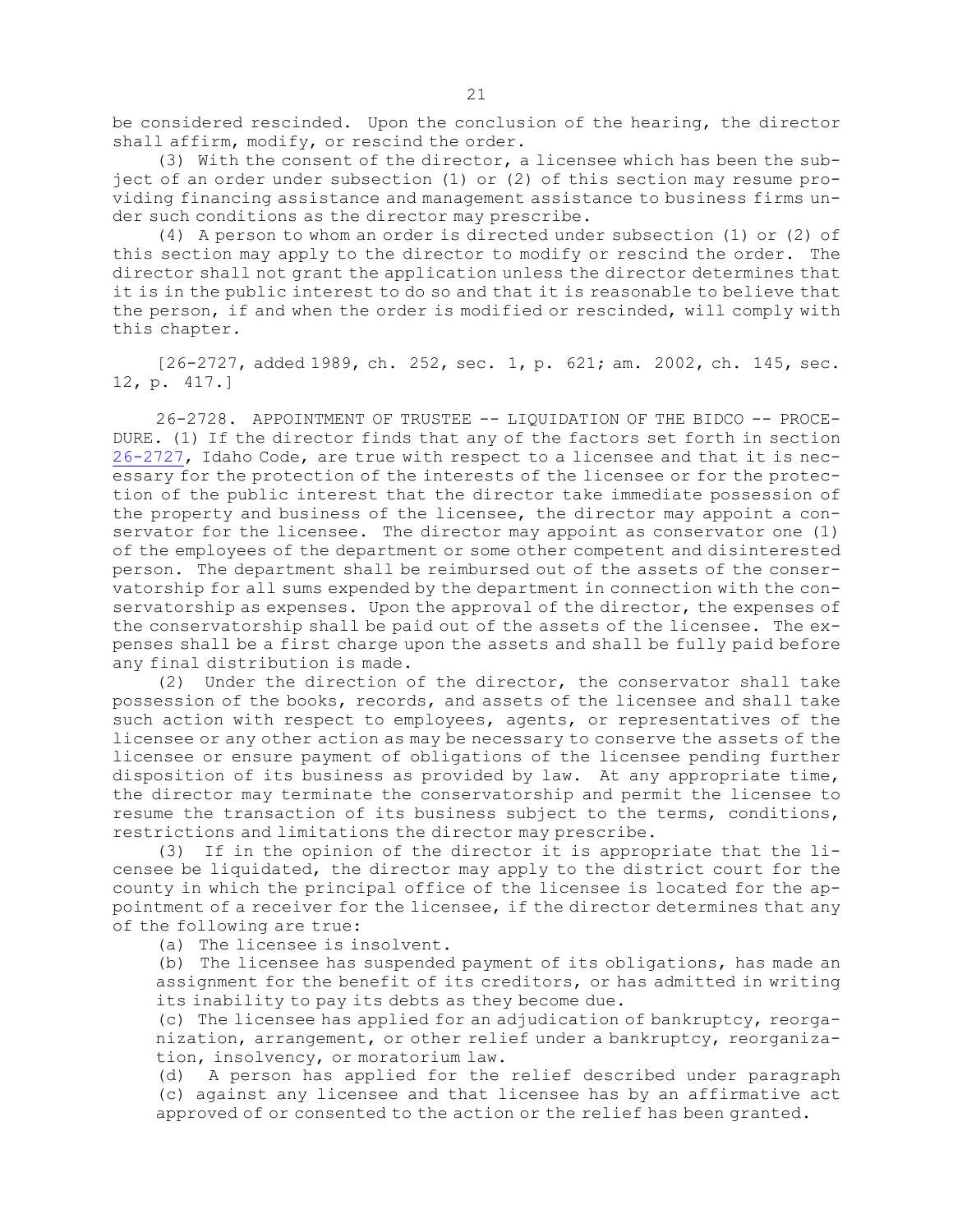(e) The licensee is in <sup>a</sup> condition that makes it unsafe or unsound for the licensee to transact business.

(4) If <sup>a</sup> receiver is appointed under subsection (3) of this section, the receiver shall liquidate the property and business of the licensee in the manner provided for in [chapter](https://legislature.idaho.gov/statutesrules/idstat/Title26/T26CH10) 10, title 26, Idaho Code, as if the licensee were a bank.

[26-2728, added 1989, ch. 252, sec. 1, p. 622.]

26-2729. VIOLATION OF CHAPTER -- CIVIL PENALTIES. (1) If, after notice and the opportunity for <sup>a</sup> hearing, the director finds that <sup>a</sup> person has violated the provisions of this chapter, he may order that person to pay to the director <sup>a</sup> civil penalty in the amount the director specifies. However, the amount of the civil penalty shall not exceed one thousand dollars (\$1,000) for each violation, or in the case of <sup>a</sup> continuing violation, one thousand dollars (\$1,000) for each day during which the violation continues. Money collected for <sup>a</sup> civil penalty under this section shall be deposited into the finance administrative account pursuant to section [67-2702](https://legislature.idaho.gov/statutesrules/idstat/Title67/T67CH27/SECT67-2702), Idaho Code.

(2) The provisions of this section do not apply to any act committed or omitted in good faith in conformity with an order, rule, declaratory ruling, or written interpretative opinion of the director, notwithstanding that the order, rule, declaratory ruling, or written interpretative opinion is later amended, rescinded, or repealed, or determined by judicial or other authority to be invalid for any reason.

(3) The provisions of subsection (1) of this section are additional to, and not alternative to, other provisions of this chapter which authorize the director to issue orders or to take other action on account of <sup>a</sup> violation of the provisions of this chapter.

[26-2729, added 1989, ch. 252, sec. 1, p. 623; am. 2002, ch. 145, sec. 13, p. 418.]

26-2730. PROHIBITED ACTS -- EXCEPTIONS -- PENALTIES. (1) A person shall not willfully make an untrue statement of <sup>a</sup> material fact in an application or report filed with the director under this chapter, or willfully omit to state in such an application or report <sup>a</sup> material fact required to be stated in the application or report.

(2) <sup>A</sup> person having custody of any of the books, accounts, or other records of <sup>a</sup> licensee shall not willfully refuse to allow the director, upon request, to inspect or make copies of any of those books, accounts, or other records.

(3) <sup>A</sup> person shall not, with intent to deceive <sup>a</sup> director, officer, employee, auditor, or attorney of <sup>a</sup> licensee, the director or <sup>a</sup> governmental agency, make <sup>a</sup> false entry in the books, accounts, or other records of that licensee; omit to make an entry in those books, accounts, or other records which that person is required to make, or alter, conceal, or destroy any of those books, accounts, or other records.

(4) <sup>A</sup> licensee shall not provide, directly or indirectly, financing assistance to an associate of the licensee.

(5) <sup>A</sup> licensee shall not provide, directly or indirectly, financing assistance to discharge, or to free other money for use in discharging, in whole or in part, an obligation to an associate of that licensee. This section does not apply to <sup>a</sup> transaction effected by an associate of <sup>a</sup> licensee in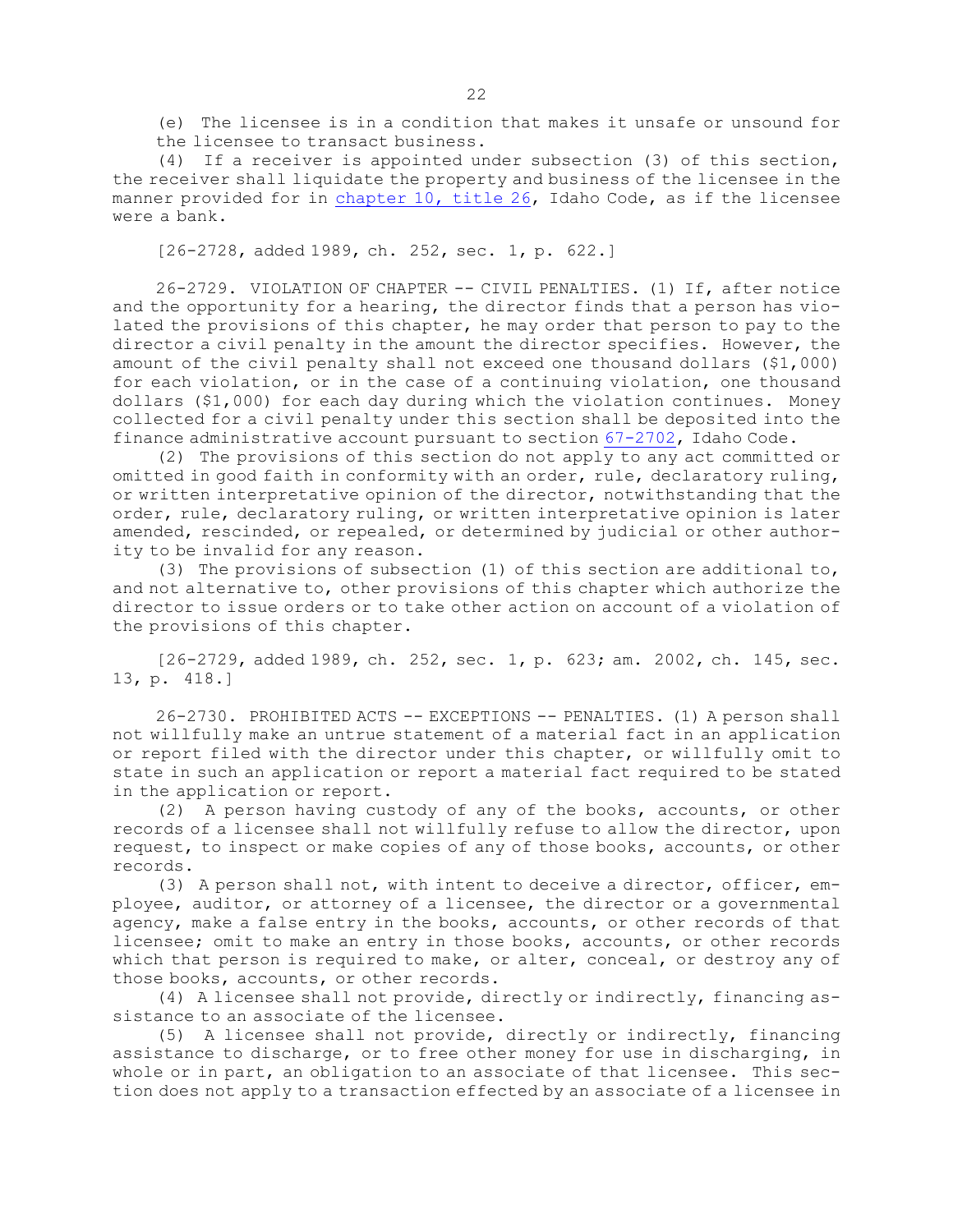the normal course of that associate's business involving <sup>a</sup> line of credit or short-term financing assistance.

(6) <sup>A</sup> licensee shall not provide, directly or indirectly, financing assistance to <sup>a</sup> business firm to which an associate of that licensee provides financing assistance, either contemporaneously with, or within one (1) year before or after, the providing of financing assistance by the licensee, if the terms on which the licensee provides financing assistance are less favorable to the licensee than the terms on which the associate provides financing assistance to the business firm. If the financing assistance provided by the associate of the licensee is of <sup>a</sup> different kind from the financing assistance provided by the licensee, the burden shall be on the licensee to prove that the terms on which the licensee provided financing assistance were at least as favorable to the licensee as the terms on which the associate provided financing assistance to the business firm.

(7) This section does not apply to any of the following:

(a) If the associate is <sup>a</sup> controlling person of the licensee and is also the only shareholder of the licensee.

(b) If the associate is <sup>a</sup> subsidiary of the licensee.

(c) <sup>A</sup> transaction effected by an associate of <sup>a</sup> licensee in the normal course of that associate's business involving <sup>a</sup> line of credit or shortterm financing assistance.

(8) An associate of <sup>a</sup> licensee shall not receive, directly or indirectly, from <sup>a</sup> person to whom that licensee provides financing assistance, compensation in connection with the providing of that financing assistance or anything of value for procuring, influencing, or attempting to procure or influence the licensee's action with respect to the providing of the financing assistance. This section does not apply to the receipt of fees by an associate of <sup>a</sup> licensee for bona fide closing services performed by that associate if all of the following are true:

(a) The associate, with the consent and knowledge of the person to whom the financing assistance is provided, is designated by the licensee to perform the services.

(b) The services are appropriate and necessary in the circumstances.

(c) The fees for the services are approved as reasonable by the licensee.

(d) The fees for the services are collected by the licensee on behalf of the associate.

(9) By such orders or rules the director considers necessary and appropriate, he may exempt from the provisions of subsections  $(4)$  through  $(8)$ , either unconditionally or upon specified terms and conditions and for specified periods, <sup>a</sup> person or transaction or class of persons or transactions, if the director finds that the exemption is in the public interest and that the regulation of the person, transaction or class is not necessary for the purposes of this chapter.

(10) In exempting <sup>a</sup> person or transaction or class of persons or transactions, the director shall give consideration, as considered appropriate by the director, to conflict of interest provisions of federal law or regulation that may be applicable to that person or transaction governing participants in federal financing programs.

(11) <sup>A</sup> person who knowingly commits an act which violates the provisions of this chapter shall be fined not more than ten thousand dollars (\$10,000) or shall be imprisoned for not more than five (5) years, or both.